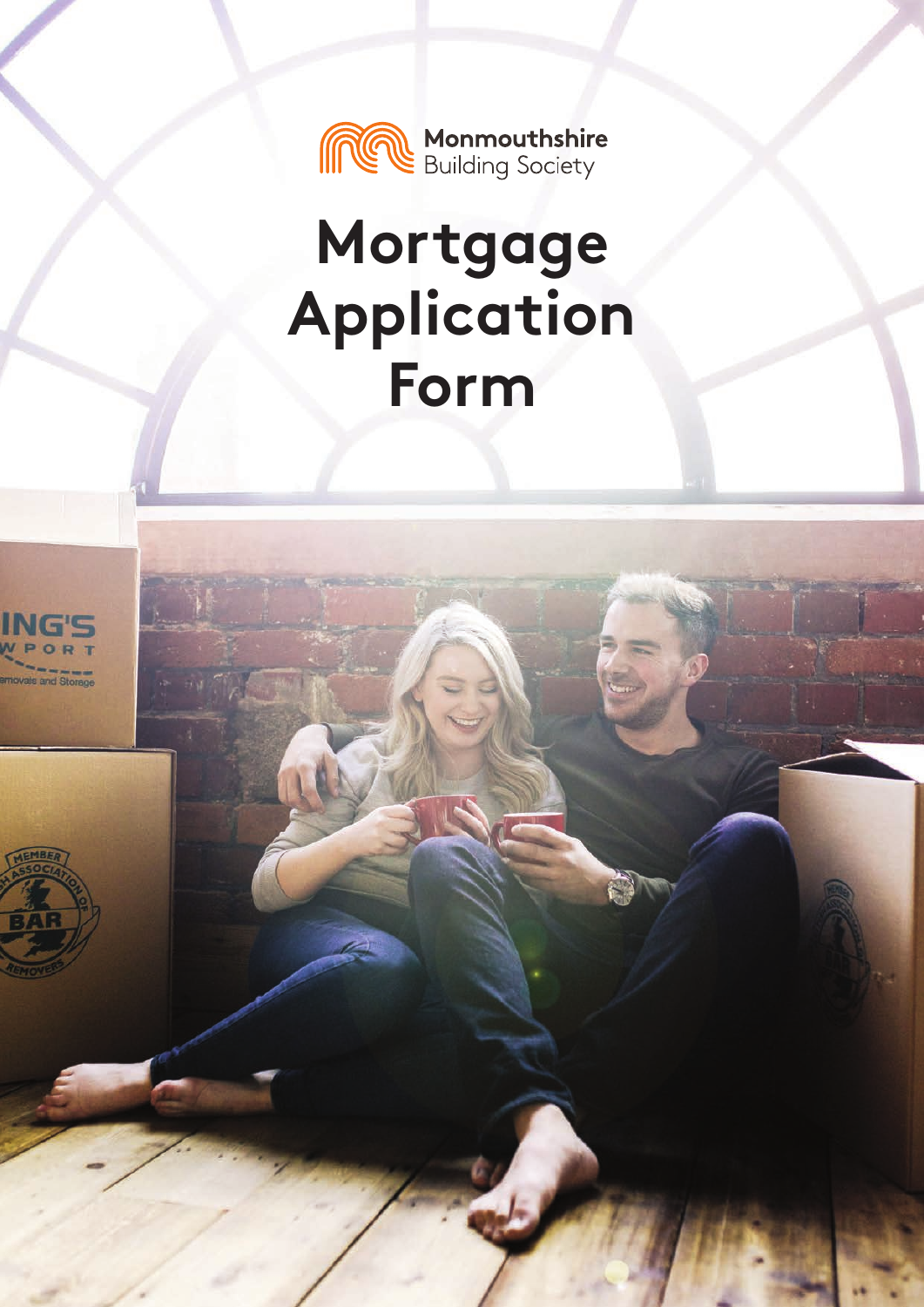**CONTENTS PAGE** 

| <b>Subject</b>                                                  | <b>Section Number</b> | <b>Page Number</b> |
|-----------------------------------------------------------------|-----------------------|--------------------|
|                                                                 |                       |                    |
| <b>PURPOSE OF LOAN</b>                                          | <b>Section 1</b>      | 5                  |
| <b>YOUR PERSONAL DETAILS</b>                                    | <b>Section 2</b>      | 5                  |
| <b>YOUR EMPLOYMENT DETAILS</b>                                  | <b>Section 3</b>      | 6                  |
| <b>YOUR SELF-EMPLOYED INCOME DETAILS</b>                        | <b>Section 4</b>      | $\overline{7}$     |
| <b>FINANCIAL DETAILS</b>                                        | <b>Section 5</b>      | 8                  |
| <b>CREDIT HISTORY</b>                                           | <b>Section 6</b>      | 9                  |
| <b>PROPERTY DETAILS</b>                                         | <b>Section 7</b>      | 9                  |
| FAMILY, DEPENDANTS AND OTHER PEOPLE<br><b>WHO LIVE WITH YOU</b> | <b>Section 8</b>      | 11                 |
| <b>LOAN DETAILS</b>                                             | <b>Section 9</b>      | 11                 |
| - HOUSE PURCHASE ONLY                                           | <b>Section 9a</b>     | 11                 |
| - REMORTGAGE ONLY                                               | <b>Section 9b</b>     | 12                 |
| - FURTHER ADVANCE ONLY                                          | <b>Section 9c</b>     | 13                 |
| <b>SOLICITOR / CONVEYANCER</b>                                  | <b>Section 10</b>     | 14                 |
| <b>VALUATION AND INSPECTION</b>                                 | <b>Section 11</b>     | 15                 |
| <b>HOME INSURANCE</b>                                           | <b>Section 12</b>     | 15                 |
| - OWN INSURANCE ARRANGEMENTS ONLY                               | <b>Section 12a</b>    | 15                 |
| <b>IDENTITY VERIFICATION</b>                                    | <b>Section 13</b>     | 16                 |
| <b>DIRECT DEBIT</b>                                             | <b>Section 14</b>     | 17                 |
| <b>DECLARATION</b>                                              | <b>Section 15</b>     | 18                 |
| <b>ADDITIONAL INFORMATION</b>                                   |                       | 19                 |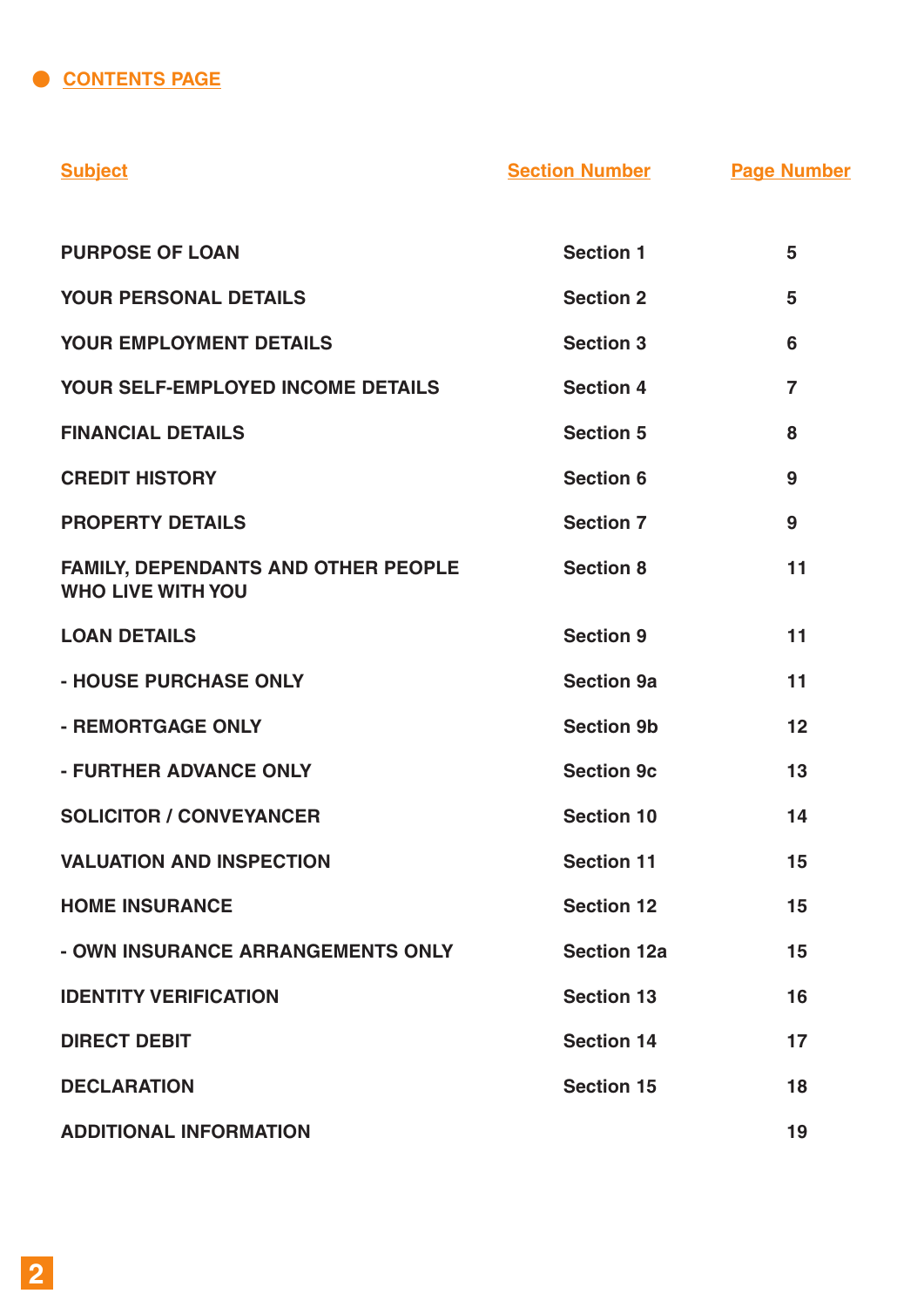## **NOTES TO HELP YOU COMPLETE YOUR MORTGAGE APPLICATION**

- Please complete this Application Form in ink and write in BLOCK CAPITALS. All applicable sections must be completed. Failure to do so will result in a delay with the processing of your application. .
- Please remember to complete the Direct Debit form (Section 15), read and sign the Declaration (Section 16). Failure to do so will result in a delay with the processing of your application.
- Please remember to include your cheque for the payment of fees if you are paying by<br>this mathed. Please make your change agushle to the payment of fees if you are paying by this method. Please make your cheque payable to 'Monmouthshire Building Society', and include the address of the property to be mortgaged on the reverse.
- If you are sending any original documents by post, please make sure they are securely<br>sectioned and septence Simple Far Delivers as Special Delivers Queenstand post packaged and sent via Signed For Delivery or Special Delivery Guaranteed post.
- packaged and <br>• Documentation

- For Employed applicants: Your last three payslips and P60 must accompany the application.

- For Self-Employed applicants: Last two years certified accounts must accompany the application. Where applicable, HMRC forms SA302 are required.

- Latest month's bank statements for **all** applicants will be required.

- Latest month's bank statements for **all** applicants will be required.<br>● If you need additional space to answer any of the questions, please use the space on page 19.
- **If you need help in completing this application form, contact us on 01633 844 360**<br>
 If you need help in completing this application form, contact us on 01633 844 360 **or speak to your mortgage intermediary.**

Thank you for choosing Monmouthshire Building Society.



Head office: Monmouthshire House, John Frost Square, Newport, South Wales. NP20 1PX. T: 01633 844 444 F: 01633 844 445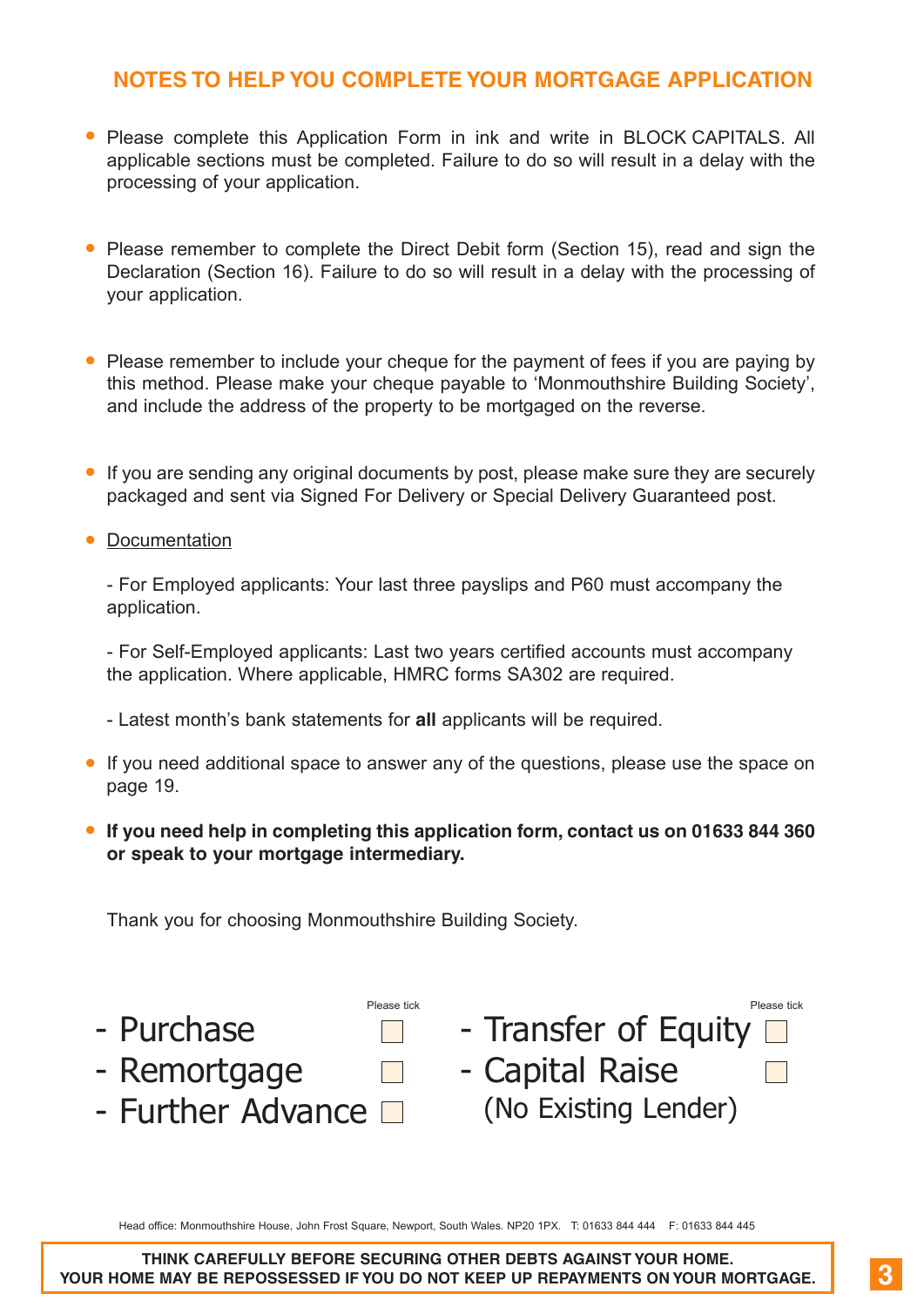| Intermediary                                                                | <b>NTERMEDIARY USE ONLY</b>              |                                                                                                                                                                  | Adviser's                                  |                                                                                                                          |
|-----------------------------------------------------------------------------|------------------------------------------|------------------------------------------------------------------------------------------------------------------------------------------------------------------|--------------------------------------------|--------------------------------------------------------------------------------------------------------------------------|
| <b>Full Name</b><br><b>Firm Address</b>                                     |                                          |                                                                                                                                                                  | <b>Full Name</b>                           |                                                                                                                          |
|                                                                             |                                          |                                                                                                                                                                  | Telephone No.                              |                                                                                                                          |
|                                                                             |                                          |                                                                                                                                                                  | Mobile No.<br>Fax No.                      |                                                                                                                          |
|                                                                             |                                          |                                                                                                                                                                  | <b>Email Address</b>                       |                                                                                                                          |
| Account name and sort code:                                                 |                                          | TO BE COMPLETED IN ALL CASES - I Confirm that:<br>Network or Intermediary BACS details to be inserted here:                                                      |                                            | Please note that the Society will use this email address to<br>communicate with you in connection with the processing of |
|                                                                             |                                          |                                                                                                                                                                  |                                            | the application.                                                                                                         |
| <b>Account Number</b>                                                       |                                          |                                                                                                                                                                  | Network FCA number if applicable:          |                                                                                                                          |
|                                                                             |                                          |                                                                                                                                                                  | Intermediary Firm FCA registration number: |                                                                                                                          |
|                                                                             | SERVICE PROVIDED FOR MORTGAGE -          |                                                                                                                                                                  | Advice and Recommendation YES              | <b>No</b>                                                                                                                |
|                                                                             |                                          | If terms have been discussed and agreed by the Society, please state with whom, the date and give details of the agreement                                       |                                            |                                                                                                                          |
|                                                                             |                                          |                                                                                                                                                                  |                                            |                                                                                                                          |
|                                                                             |                                          | If ESIS has been produced for you by Monmouthshire Building Society please provide Ref. No                                                                       |                                            |                                                                                                                          |
|                                                                             |                                          | Product Code (Must be completed) Please refer to the Mortgage Product Guide                                                                                      |                                            |                                                                                                                          |
|                                                                             |                                          | Have you charged the customer a fee for arranging this mortgage?                                                                                                 | <b>No</b>                                  | YES - If yes, how much<br>(Must be completed)                                                                            |
| When is this fee payable?                                                   |                                          | On application                                                                                                                                                   | On offer                                   | On completion                                                                                                            |
|                                                                             |                                          | If payable on completion, is it refundable if the loan does not proceed?                                                                                         | <b>YES</b>                                 | No                                                                                                                       |
|                                                                             |                                          | <b>MONEY LAUNDERING - To be completed by a regulated UK intermediary</b>                                                                                         |                                            |                                                                                                                          |
|                                                                             | Was the verification taken: Face-to-face | <b>or</b>                                                                                                                                                        | Non face-to-face                           |                                                                                                                          |
| <b>Details of Individual</b>                                                |                                          | <b>Applicant 1</b>                                                                                                                                               |                                            | <b>Applicant 2 / Guarantor</b>                                                                                           |
| Name                                                                        |                                          |                                                                                                                                                                  |                                            |                                                                                                                          |
|                                                                             |                                          |                                                                                                                                                                  |                                            |                                                                                                                          |
| Address                                                                     |                                          |                                                                                                                                                                  |                                            |                                                                                                                          |
|                                                                             |                                          |                                                                                                                                                                  |                                            |                                                                                                                          |
|                                                                             |                                          |                                                                                                                                                                  |                                            |                                                                                                                          |
| Date of Birth                                                               |                                          |                                                                                                                                                                  |                                            |                                                                                                                          |
| <b>Confirmation</b>                                                         |                                          |                                                                                                                                                                  |                                            |                                                                                                                          |
| I/we confirm that                                                           |                                          |                                                                                                                                                                  |                                            |                                                                                                                          |
| (a)<br>(b)                                                                  |                                          | the information in section 1 above was obtained by me/us in relation to the customer;<br>the evidence I/we have obtained to verify the identity of the customer: |                                            |                                                                                                                          |
|                                                                             | (tick one only)                          | meets the standard evidence set out within the guidance for the UK Financial Sector issued by JMLSG ; or                                                         |                                            |                                                                                                                          |
|                                                                             |                                          | exceeds the standard evidence (written details of the further verification evidence taken are attached to this confirmation).                                    |                                            |                                                                                                                          |
| Signed                                                                      |                                          |                                                                                                                                                                  | Position                                   |                                                                                                                          |
|                                                                             |                                          |                                                                                                                                                                  |                                            |                                                                                                                          |
| Name                                                                        |                                          |                                                                                                                                                                  | Date                                       |                                                                                                                          |
|                                                                             |                                          |                                                                                                                                                                  |                                            |                                                                                                                          |
|                                                                             |                                          |                                                                                                                                                                  |                                            | FCA Reference Number:                                                                                                    |
| Details of Introducing firm (or sole trader)<br>Full name of Regulated Firm |                                          |                                                                                                                                                                  |                                            |                                                                                                                          |
| (or Sole Trader):                                                           |                                          |                                                                                                                                                                  |                                            |                                                                                                                          |
|                                                                             |                                          | * Note that this certificate must be signed by the person who has seen the original documentary evidence                                                         |                                            |                                                                                                                          |
|                                                                             |                                          |                                                                                                                                                                  |                                            |                                                                                                                          |
| <b>Adviser Declaration:</b>                                                 |                                          |                                                                                                                                                                  | <b>Adviser Name</b>                        |                                                                                                                          |
|                                                                             |                                          | I confirm that I am acting on behalf of the applicants and have their                                                                                            |                                            |                                                                                                                          |
|                                                                             | permission to access their information.  |                                                                                                                                                                  | Adviser Signature                          |                                                                                                                          |
|                                                                             | this application is true and accurate.   | I confirm that to the best of my knowledge, the information contained in                                                                                         | Date                                       |                                                                                                                          |
|                                                                             |                                          |                                                                                                                                                                  |                                            |                                                                                                                          |
|                                                                             |                                          |                                                                                                                                                                  |                                            |                                                                                                                          |
|                                                                             | Latest P60 plus last 3 months payslips   | DOCUMENTS ENCLOSED - (please tick [J] if enclosed)                                                                                                               |                                            |                                                                                                                          |
| Valuation fee                                                               |                                          |                                                                                                                                                                  |                                            | Two years certified accounts for self-employed<br>(or where applicable HMRC forms SA302)                                 |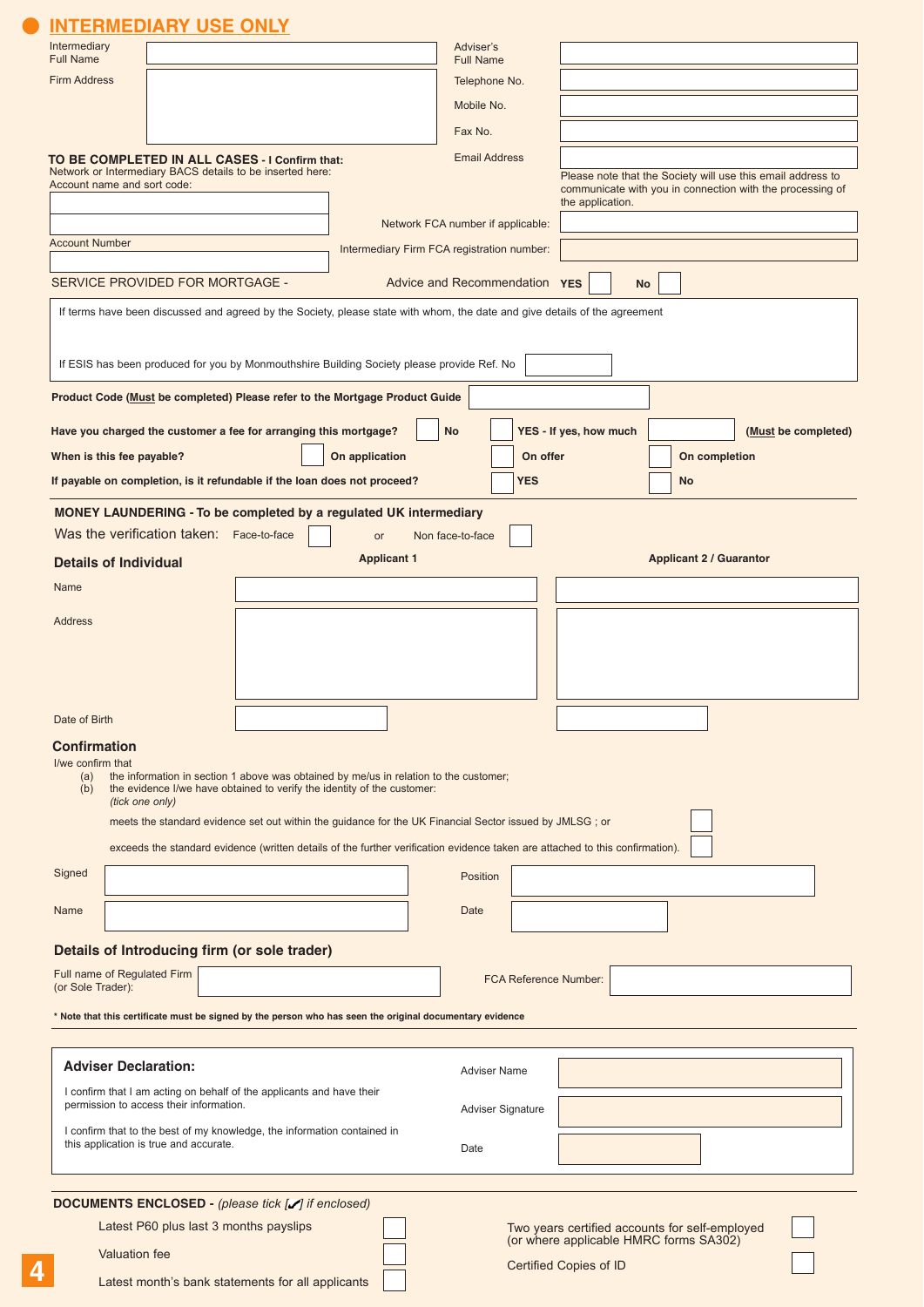|     | <b>Section 1 - Purpose of Loan</b>                                                   |                                                                    |                                                                    |
|-----|--------------------------------------------------------------------------------------|--------------------------------------------------------------------|--------------------------------------------------------------------|
| 1.1 | Purpose of the loan<br>(PLEASE TICK)                                                 | Remortgage<br>Purchase                                             | Further Advance<br>Transfer of Equity                              |
|     |                                                                                      | <b>Section 2 - Your Personal Details</b>                           | Capital Raise (No Existing Lender)                                 |
|     |                                                                                      | <b>Applicant 1</b>                                                 | <b>Applicant 2 / Guarantor</b>                                     |
| 2.1 | Are you an existing customer?                                                        | No<br>Yes                                                          | No<br>Yes                                                          |
|     | 2.2 If 'Yes', do you have a mortgage<br>or savings with us?                          | No<br>Yes                                                          | No<br>Yes                                                          |
| 2.3 | <b>MBS Account numbers:</b>                                                          |                                                                    |                                                                    |
|     |                                                                                      |                                                                    |                                                                    |
| 2.4 | Surname                                                                              |                                                                    |                                                                    |
| 2.5 | Forename(s)                                                                          |                                                                    |                                                                    |
| 2.6 | Title                                                                                |                                                                    |                                                                    |
|     | Mr                                                                                   | Other<br>Mrs<br>Miss<br>Ms                                         | Other<br>Mr<br>Mrs<br>Miss<br>Ms                                   |
|     | 2.7a Marital Status<br>2.7b Relationship to Applicant 1                              |                                                                    |                                                                    |
| 2.8 | Previous name(s)                                                                     |                                                                    |                                                                    |
| 2.9 | (last 3 years)<br>Nationality                                                        |                                                                    |                                                                    |
|     | 2.10 Are you an EEA national or                                                      | No<br>Yes                                                          | Yes<br>No                                                          |
|     | <b>UK National?</b><br>2.11 Do you have Indefinite<br>leave to remain within the UK? | No<br>Yes                                                          | No<br>Yes                                                          |
|     | 2.12 Are you a UK resident?                                                          | No<br>Yes                                                          | No<br>Yes                                                          |
|     | 2.13 National Insurance Number                                                       |                                                                    |                                                                    |
|     | 2.14 Date of Birth                                                                   |                                                                    |                                                                    |
|     | 2.15 Email Address                                                                   |                                                                    |                                                                    |
|     | 2.16 Telephone Number                                                                | Day                                                                | Day                                                                |
|     |                                                                                      | Mobile                                                             | Mobile                                                             |
|     |                                                                                      | Evening                                                            | Evening                                                            |
|     | 2.17 Number of dependants<br>and their $age(s)$                                      | No.<br>Age(s)                                                      | No.<br>Age(s)                                                      |
|     | <b>3 Years Address History</b>                                                       |                                                                    |                                                                    |
|     | 2.18 Current Address                                                                 |                                                                    |                                                                    |
|     | If at this address for less<br>than 3 years please<br>provide previous<br>addresses  |                                                                    |                                                                    |
|     |                                                                                      | Post Code                                                          | Post Code                                                          |
|     | 2.19 How long have you<br>lived at this address?                                     | From<br>$\sqrt{ }$<br>$\sqrt{ }$<br>$\sqrt{ }$<br>$\prime$<br>to   | From<br>$\sqrt{ }$<br>$\sqrt{ }$<br>$\prime$<br>$\sqrt{ }$<br>to   |
|     | If Less than 3 Years at Current Address                                              |                                                                    |                                                                    |
|     | 2.20 Previous Address 1<br>If less than 3 years at<br>current address                |                                                                    |                                                                    |
|     |                                                                                      |                                                                    |                                                                    |
|     |                                                                                      | Post Code                                                          | Post Code                                                          |
|     | 2.21 How long did you<br>live at this address?                                       | $\sqrt{ }$<br>$\sqrt{ }$<br>From<br>$\prime$<br>to                 | From<br>$\sqrt{ }$<br>$\prime$<br>$\sqrt{ }$<br>to<br>$\sqrt{ }$   |
|     | 2.22 Previous Address 2<br>If less than 3 years at<br>current address and            |                                                                    |                                                                    |
|     | previous address 1                                                                   |                                                                    |                                                                    |
|     |                                                                                      |                                                                    |                                                                    |
|     |                                                                                      | Post Code                                                          | Post Code                                                          |
|     | 2.23 How long did you<br>live at this address?                                       | $\sqrt{ }$<br>$\sqrt{ }$<br>$\sqrt{ }$<br>$\sqrt{ }$<br>From<br>to | From<br>$\sqrt{ }$<br>$\overline{1}$<br>$\prime$<br>$\prime$<br>to |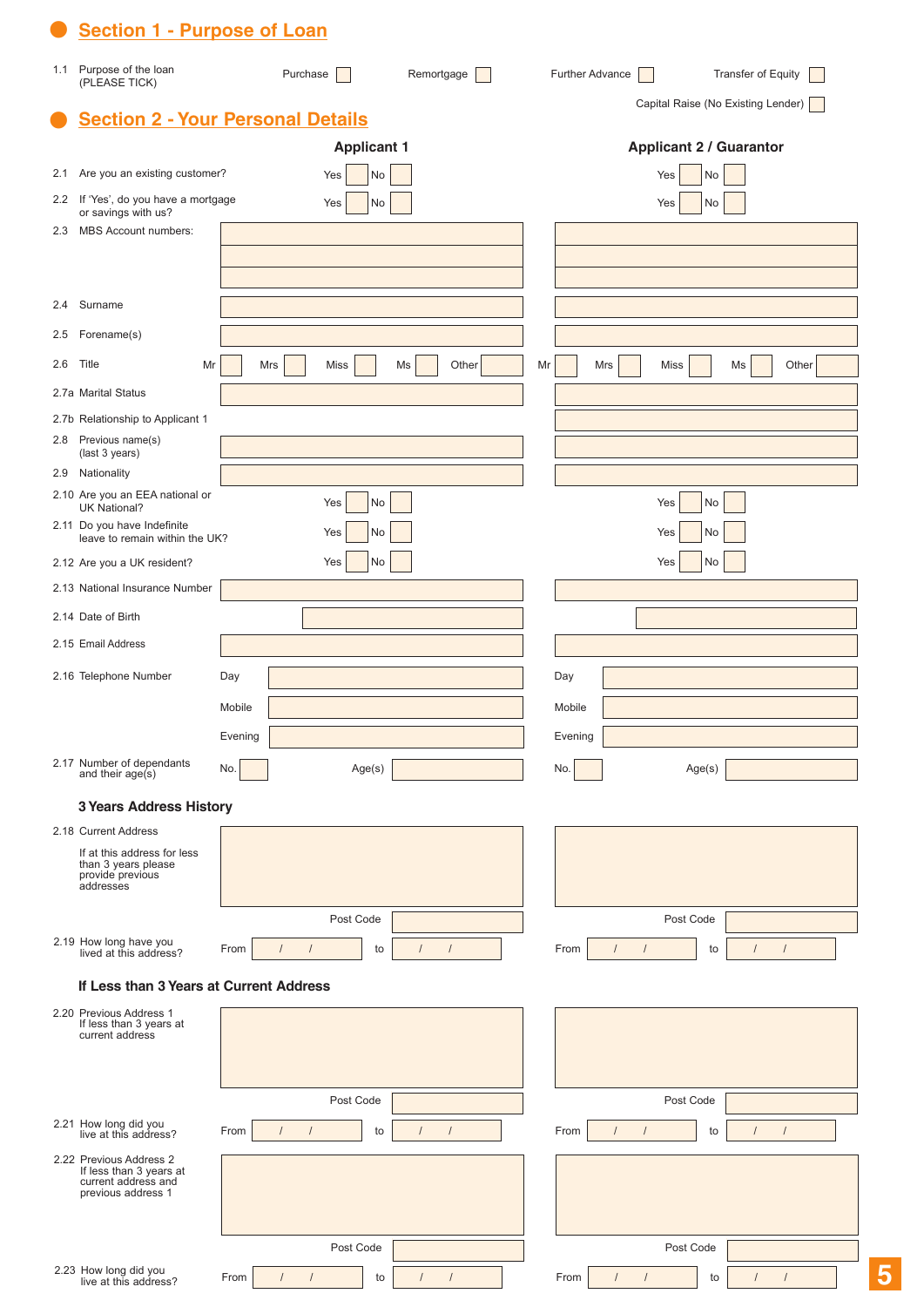| 2.24 Previous Address 3<br>If less than 3 years at<br>current address and<br>previous address 1 & 2 |                                                                                                                |                                                                                                                                                      |
|-----------------------------------------------------------------------------------------------------|----------------------------------------------------------------------------------------------------------------|------------------------------------------------------------------------------------------------------------------------------------------------------|
|                                                                                                     | Post Code                                                                                                      | Post Code                                                                                                                                            |
| 2.25 How long did you                                                                               | From<br>$\prime$                                                                                               | From<br>$\prime$<br>$\prime$                                                                                                                         |
| live at this address?                                                                               | to                                                                                                             | to<br>$\prime$                                                                                                                                       |
| <b>Residential Status</b><br>2.26 Basis of Occupation                                               | Owned outright                                                                                                 | Owned outright                                                                                                                                       |
| at your present<br>address                                                                          |                                                                                                                | Owned subject to mortgage                                                                                                                            |
|                                                                                                     | Owned subject to mortgage                                                                                      |                                                                                                                                                      |
|                                                                                                     | Rented                                                                                                         | Rented                                                                                                                                               |
|                                                                                                     | With Parents / Relatives / Other                                                                               | With Parents / Relatives / Other                                                                                                                     |
| Answer 2.26 - 2.33 only if applicable                                                               |                                                                                                                |                                                                                                                                                      |
| 2.27 Lender's / Landlord's Name<br>2.28 Lender's / Landlord's                                       |                                                                                                                |                                                                                                                                                      |
| Address                                                                                             |                                                                                                                |                                                                                                                                                      |
|                                                                                                     |                                                                                                                |                                                                                                                                                      |
|                                                                                                     |                                                                                                                |                                                                                                                                                      |
|                                                                                                     | Post Code                                                                                                      | Post Code                                                                                                                                            |
| 2.29 Loan / Rent Account No.                                                                        |                                                                                                                |                                                                                                                                                      |
| 2.30 Monthly Payment / Rent                                                                         | £                                                                                                              | £                                                                                                                                                    |
| 2.31 Approximate balance<br>outstanding (Mortgage only)                                             | $\pounds$                                                                                                      | £                                                                                                                                                    |
| 2.32 Sale Price / Value                                                                             | £                                                                                                              | £                                                                                                                                                    |
| 2.33 Will this be paid off when you take out the mortgage?                                          | Yes                                                                                                            | No<br>Yes<br>No                                                                                                                                      |
| 2.34 If 'No' please give reason?                                                                    |                                                                                                                |                                                                                                                                                      |
|                                                                                                     |                                                                                                                |                                                                                                                                                      |
|                                                                                                     | <b>Section 3 - Your Employment Details</b> (if Self-Employed, please complete Section 4)<br><b>Applicant 1</b> | <b>Applicant 2 / Guarantor</b>                                                                                                                       |
| Occupation<br>3.1                                                                                   |                                                                                                                |                                                                                                                                                      |
| 3.2 Basis                                                                                           | Employee<br>Self Employed                                                                                      | Employee<br>Self Employed                                                                                                                            |
|                                                                                                     | Director<br>- Please state % shareholding                                                                      | Director<br>- Please state % shareholding<br>%<br>%                                                                                                  |
|                                                                                                     |                                                                                                                |                                                                                                                                                      |
| 3.3 Anticipated retirement age                                                                      | Years                                                                                                          | Years                                                                                                                                                |
| If self-employed please give full details in Section 4.                                             |                                                                                                                | Note: If this exceeds the State Retirement Age, you will be required to provide evidence of affordability into retirement i.e. proof of pension etc. |
| Employer's Name<br>3.4                                                                              |                                                                                                                |                                                                                                                                                      |
|                                                                                                     |                                                                                                                |                                                                                                                                                      |
| Nature of the Business<br>3.5                                                                       |                                                                                                                |                                                                                                                                                      |
| <b>Employer's Business</b><br>3.6<br>Address                                                        |                                                                                                                |                                                                                                                                                      |
|                                                                                                     |                                                                                                                |                                                                                                                                                      |
|                                                                                                     |                                                                                                                |                                                                                                                                                      |
|                                                                                                     | Post Code                                                                                                      | Post Code                                                                                                                                            |
| Employer Payroll Dept. Tel. No.<br>3.7                                                              |                                                                                                                |                                                                                                                                                      |
| Employer Payroll Dept.<br>3.8<br>email address                                                      |                                                                                                                |                                                                                                                                                      |
| Employee Payroll Number<br>3.9                                                                      |                                                                                                                |                                                                                                                                                      |
| 3.10 How long have you been<br>employed by this company?                                            | Years                                                                                                          | Months<br>Months<br>Years                                                                                                                            |
| 3.11 Are you employed by a relative?                                                                | Yes<br>No                                                                                                      | Yes<br>No                                                                                                                                            |
| 3.12 Is your employment                                                                             | Permanent<br>Temporary                                                                                         | Permanent<br>Temporary                                                                                                                               |
|                                                                                                     |                                                                                                                |                                                                                                                                                      |
|                                                                                                     | Fixed contract<br>Sub contract                                                                                 | Fixed contract<br>Sub contract                                                                                                                       |
|                                                                                                     | Other                                                                                                          | Other<br>Please state<br>Please state                                                                                                                |
| 3.13 Annual Basic Salary                                                                            | $\pounds$<br>Per annum                                                                                         | £<br>Per annum                                                                                                                                       |
| 3.14 Overtime                                                                                       | $\pounds$<br>Per annum<br>$\pounds$                                                                            | £<br>Per annum                                                                                                                                       |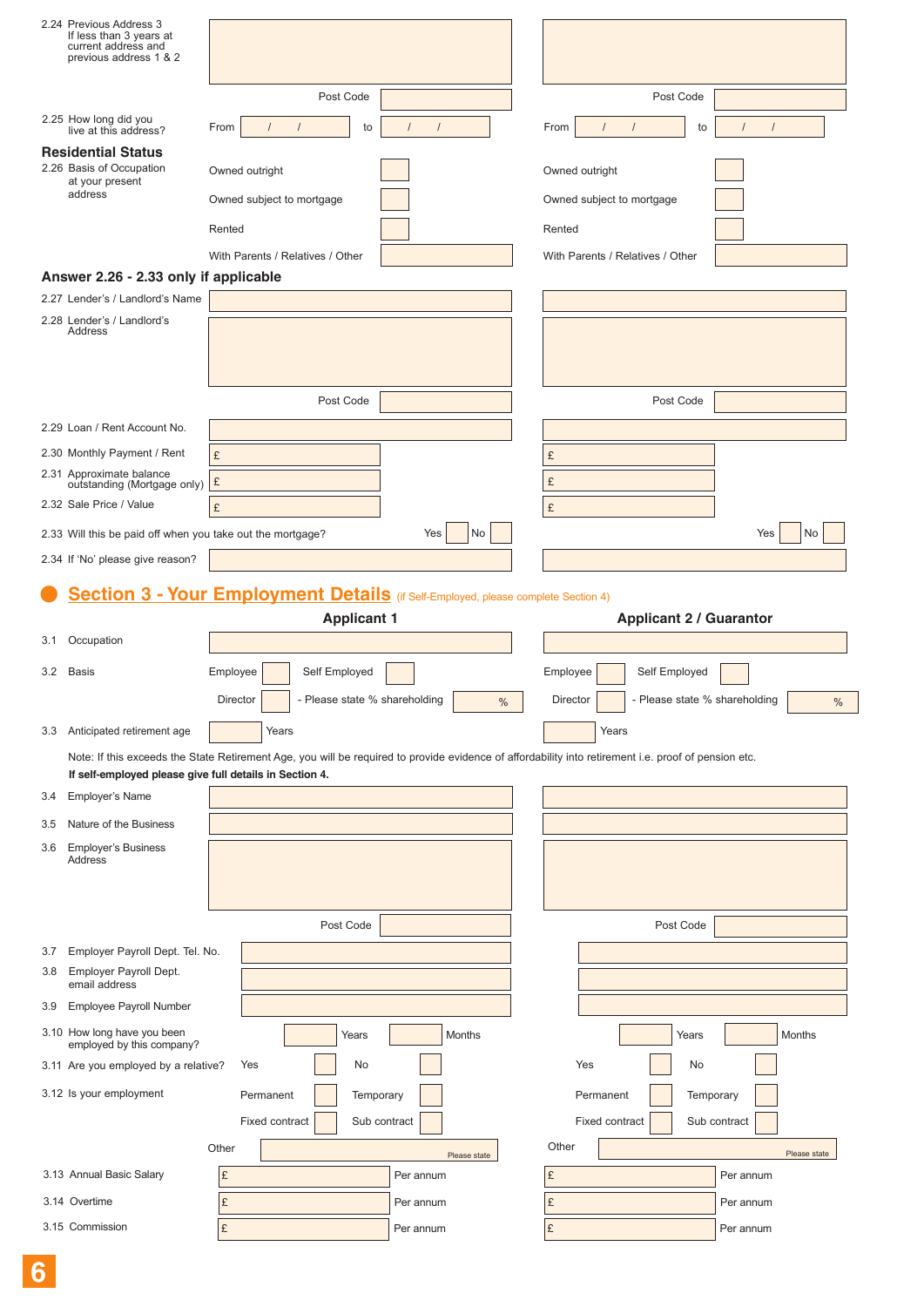|                     | 3.16 Shift allowance                                                                                                                                                              | £                      |                               | Per annum |           | £                      |                               | Per annum |           |
|---------------------|-----------------------------------------------------------------------------------------------------------------------------------------------------------------------------------|------------------------|-------------------------------|-----------|-----------|------------------------|-------------------------------|-----------|-----------|
| 3.17 Other pay      |                                                                                                                                                                                   | £                      |                               | Per annum |           | £                      |                               | Per annum |           |
|                     | Total gross income                                                                                                                                                                | £                      |                               | Per annum |           | £                      |                               | Per annum |           |
|                     | 3.18 Other Income.                                                                                                                                                                | SOURCE:                |                               | AMOUNT:   |           | SOURCE:                |                               | AMOUNT:   |           |
|                     | e.g. pension, rents,<br>maintenance etc.                                                                                                                                          |                        |                               | £         | Per annum |                        |                               | £         | Per annum |
|                     |                                                                                                                                                                                   |                        |                               | £         | Per annum |                        |                               | £         | Per annum |
|                     |                                                                                                                                                                                   |                        |                               | £         | Per annum |                        |                               | £         | Per annum |
|                     | 3.19 What is your NET monthly income                                                                                                                                              |                        |                               |           |           |                        |                               |           |           |
|                     | (your income after tax is deducted)?                                                                                                                                              |                        | £                             |           | Per month |                        | £                             |           | Per month |
|                     | If you have been in current employment for less than 2 years, please state -                                                                                                      |                        |                               |           |           |                        |                               |           |           |
|                     | 3.20 Previous employment status                                                                                                                                                   |                        |                               |           |           |                        |                               |           |           |
|                     | 3.21 Previous occupation                                                                                                                                                          |                        |                               |           |           |                        |                               |           |           |
|                     | 3.22 Previous business name                                                                                                                                                       |                        |                               |           |           |                        |                               |           |           |
|                     | 3.23 Start Date                                                                                                                                                                   | $\prime$<br>$\prime$   |                               |           |           | $\sqrt{ }$<br>$\prime$ |                               |           |           |
| 3.24 End Date       |                                                                                                                                                                                   | $\sqrt{ }$<br>$\prime$ |                               |           |           | $\prime$<br>$\prime$   |                               |           |           |
|                     | <b>Section 4 - Your Self-employed Income Details</b>                                                                                                                              |                        |                               |           |           |                        |                               |           |           |
|                     |                                                                                                                                                                                   |                        |                               |           |           |                        |                               |           |           |
| <b>Basis</b><br>4.1 |                                                                                                                                                                                   | Self Employed          |                               |           |           | Self Employed          |                               |           |           |
|                     |                                                                                                                                                                                   | Director               | - Please state % shareholding |           | $\%$      | Director               | - Please state % shareholding |           | $\%$      |
|                     | 4.2 Anticipated retirement age                                                                                                                                                    | Years                  |                               |           |           | Years                  |                               |           |           |
|                     | Note: If this exceeds the State Retirement Age, you will be required to provide evidence of affordability into retirement i.e. proof of pension etc.<br>4.3 Company name, address |                        |                               |           |           |                        |                               |           |           |
|                     | and contact details                                                                                                                                                               |                        |                               |           |           |                        |                               |           |           |
|                     |                                                                                                                                                                                   |                        |                               |           |           |                        |                               |           |           |
|                     |                                                                                                                                                                                   |                        |                               |           |           |                        |                               |           |           |
|                     |                                                                                                                                                                                   |                        | Post Code                     |           |           |                        | Post Code                     |           |           |
| 4.4                 | Telephone number                                                                                                                                                                  |                        |                               |           |           |                        |                               |           |           |
| 4.5                 | Nature of business                                                                                                                                                                |                        |                               |           |           |                        |                               |           |           |
|                     | 4.6 On what basis do you trade?                                                                                                                                                   |                        |                               |           |           |                        |                               |           |           |
|                     | (Sole Trader, Partnership etc)                                                                                                                                                    |                        |                               |           |           |                        |                               |           |           |
| 4.7                 | If Limited company, please<br>give details -                                                                                                                                      |                        |                               |           |           |                        |                               |           |           |
|                     | i.e. company number                                                                                                                                                               |                        |                               |           |           |                        |                               |           |           |
| 4.8                 | Date business started                                                                                                                                                             |                        |                               |           |           |                        |                               |           |           |
| 4.9                 | What is your share of the<br>Company's net taxable                                                                                                                                | £                      | Per annum                     | yr ending |           | £                      | Per annum                     | yr ending |           |
|                     | Profit for the last 2 tax /<br>trading years?                                                                                                                                     | $\pounds$              | Per annum                     | yr ending |           | £                      | Per annum                     | yr ending |           |
|                     | 4.10 If you receive a salary in                                                                                                                                                   |                        |                               |           |           |                        |                               |           |           |
|                     | addition to your share of<br>the net taxable profit, how                                                                                                                          |                        |                               |           |           |                        |                               |           |           |
|                     | much do you get:                                                                                                                                                                  |                        |                               |           |           |                        |                               |           |           |
|                     | a) gross per year? (before tax) $\mathcal{E}$                                                                                                                                     |                        | Per annum                     |           |           | £                      | Per annum                     |           |           |
|                     | b) net per month? (after tax)                                                                                                                                                     | E.                     | Per month                     |           |           | £                      | Per month                     |           |           |
|                     | 4.11 Other Income.                                                                                                                                                                | SOURCE:                |                               | AMOUNT:   |           | SOURCE:                |                               | AMOUNT:   |           |
|                     | e.g. pension, rents,<br>maintenance etc.                                                                                                                                          |                        |                               | £         | Per annum |                        |                               | £         | Per annum |
|                     |                                                                                                                                                                                   |                        |                               | £         | Per annum |                        |                               | £         | Per annum |
|                     |                                                                                                                                                                                   |                        |                               | £         | Per annum |                        |                               | £         | Per annum |
|                     | 4.12 Company Accountant's                                                                                                                                                         |                        |                               |           |           |                        |                               |           |           |
|                     | name, address and contact<br>details                                                                                                                                              |                        |                               |           |           |                        |                               |           |           |
|                     |                                                                                                                                                                                   |                        |                               |           |           |                        |                               |           |           |
|                     |                                                                                                                                                                                   |                        |                               |           |           |                        |                               |           |           |
|                     |                                                                                                                                                                                   |                        | Post Code                     |           |           |                        | Post Code                     |           |           |
|                     | 4.13 Company Accountant's<br>email address                                                                                                                                        |                        |                               |           |           |                        |                               |           |           |
|                     | 4.14 Telephone number                                                                                                                                                             |                        |                               |           |           |                        |                               |           |           |
|                     | 4.15 What is your TOTAL NET monthly income?                                                                                                                                       |                        | $\pounds$                     | Per month |           |                        | $\pounds$                     | Per month |           |
|                     | (your income after tax is deducted)                                                                                                                                               |                        |                               |           |           |                        |                               |           |           |

**7**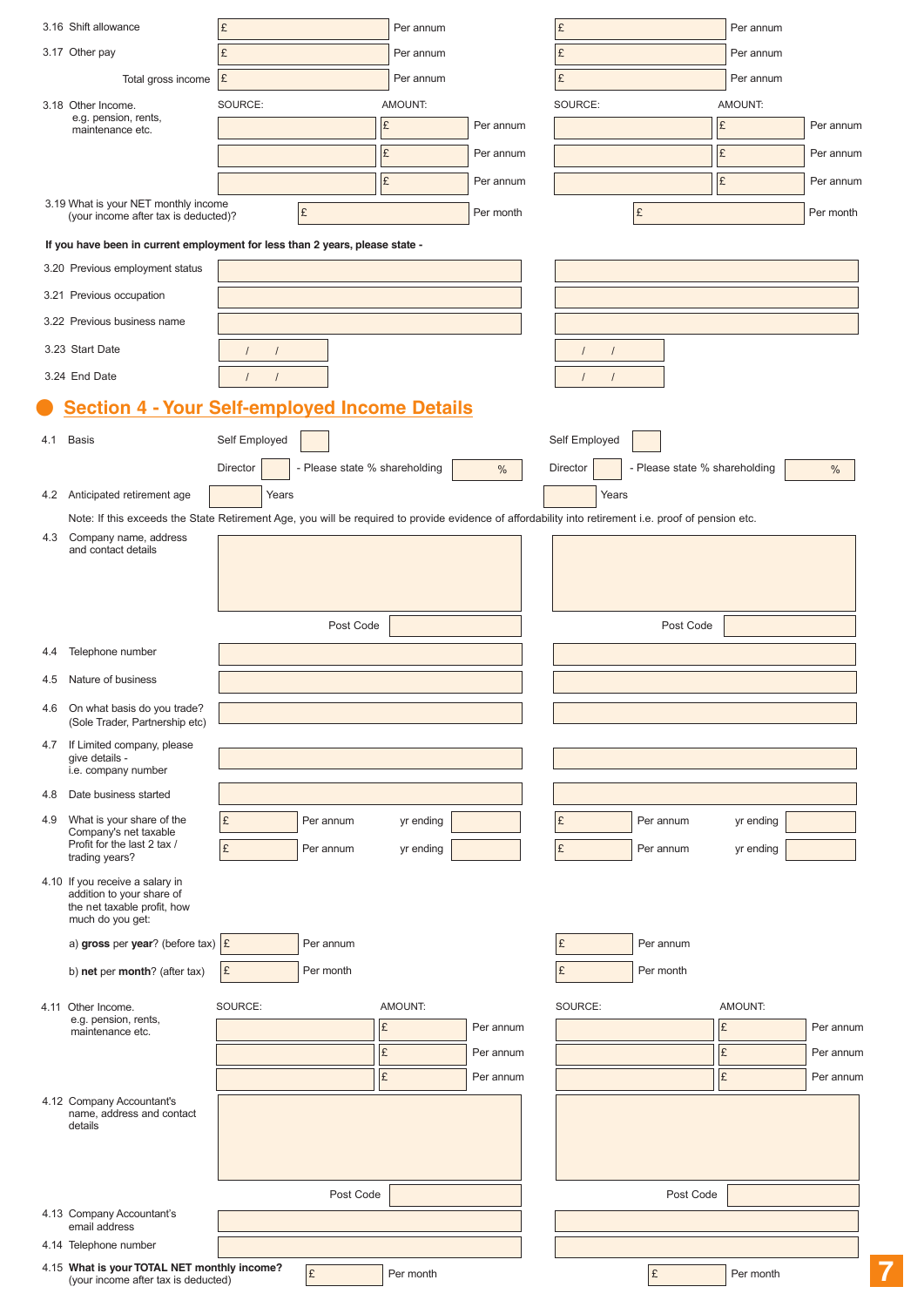## .**Section 5 - Financial Details**

#### **Please give details of all substantial financial commitments:**

|                         | <b>Applicant 1</b>    |                     |               |  |  |  |
|-------------------------|-----------------------|---------------------|---------------|--|--|--|
|                         | Amount<br>outstanding | Monthly<br>payments | To be repaid* |  |  |  |
| Personal Loans*         | £                     | £                   | £             |  |  |  |
| Credit Cards*           | £                     | £                   | £             |  |  |  |
| Bank overdraft*         | £                     | £                   | £             |  |  |  |
| Hire Purchase*          | £                     | £                   | £             |  |  |  |
| Mortgage/Secured loans* | £                     | £                   | £             |  |  |  |
| Child/maintenance/CSA   | £                     | £                   | £             |  |  |  |
|                         |                       |                     |               |  |  |  |

| Amount<br>outstanding | <b>Applicant 2/</b><br>Guarantor<br>Monthly<br>payments | To be repaid* | If joint please tick |
|-----------------------|---------------------------------------------------------|---------------|----------------------|
| Ι£                    | £                                                       | £             |                      |
| £                     | £                                                       | £             |                      |
| £                     | £                                                       | £             |                      |
| £                     | £                                                       | £             |                      |
| £                     | £                                                       | £             |                      |
| £                     | £                                                       | £             |                      |

**\*please give details of all loans in the Additional Details section on page 19**

#### **Household Type**

| Number of Adults   |  |
|--------------------|--|
| Number of Children |  |

#### **Please give details of your total household living expenses:**

|                                                                                                                         | <b>Applicant 1</b> | <b>Applicant 2</b> |
|-------------------------------------------------------------------------------------------------------------------------|--------------------|--------------------|
| <b>Basic Essential Expenditure</b>                                                                                      | Monthly<br>Payment | Monthly<br>Payment |
| Gas                                                                                                                     | £                  | £                  |
| Electricity                                                                                                             | £                  | £                  |
| <b>Other Heating</b>                                                                                                    | £                  | £                  |
| <b>Water Rates</b>                                                                                                      | £                  | £                  |
| Council Tax                                                                                                             | £                  | £                  |
| Home Insurance                                                                                                          | £                  | £                  |
| Telephone & Mobile phone(s)                                                                                             | £                  | £                  |
| Leasehold Ground Rent and Service Charge                                                                                | £                  | £                  |
| Essential Travel i.e. to work or school                                                                                 | £                  | £                  |
| Food / Groceries                                                                                                        | £                  | £                  |
| <b>Total</b>                                                                                                            | £                  | E                  |
| <b>Other Household Expenditure</b>                                                                                      |                    |                    |
| Clothing                                                                                                                | £                  | £                  |
| Personal goods / expenditure i.e. toiletries, tobacco, gym etc                                                          | £                  | £                  |
| TV / Internet / Satellite / Cable                                                                                       | £                  | £                  |
| Recreation / Holiday                                                                                                    | £                  | £                  |
| Childcare / School Fees                                                                                                 | £                  | £                  |
| Car                                                                                                                     | £                  | £                  |
| <b>Total</b>                                                                                                            | £                  | £                  |
| <b>Insurances</b>                                                                                                       |                    |                    |
| Life Cover / Term / Critical Illness / Other                                                                            | £                  | £                  |
| Mortgage Protection                                                                                                     | £                  | £                  |
| Health                                                                                                                  | £                  | £                  |
| <b>Total</b>                                                                                                            | £                  | £                  |
| <b>Total Expenditure</b>                                                                                                | £                  | £                  |
| FOR OFFICE USE ONLY: Confirmation of affordability<br>TOTAL NET DISPOSABLE INCOME AVAILABLE:<br>(income less outgoings) | £                  | £                  |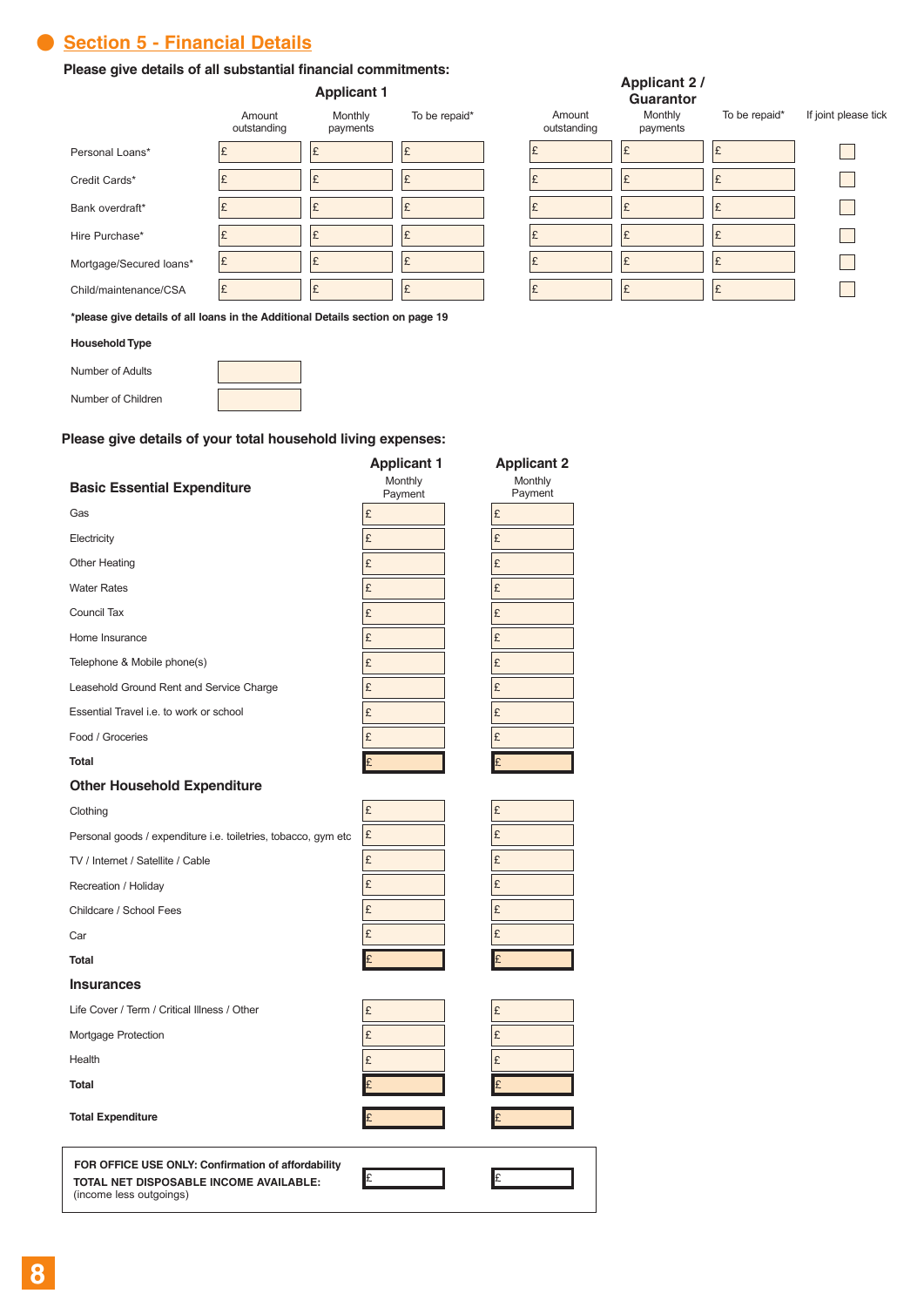| <b>Anticipated changes</b><br><b>Section 6 - Credit History</b><br>voluntary arrangement or Court Action?<br>Or, if Self-employed/controlling Director, against your company?<br>creditors? Is there an outstanding bankruptcy petition against you?<br>Have you ever had a mortgage application declined/refused? | Might your income or expenditure change significantly in the near future?<br>Do you anticipate moving or any other significant changes in the foreseeable future?<br>Are you aware of any changes to your circumstances that are likely to impact on your<br>ability to meet your monthly mortgage repayments?<br>If 'Yes' to any of the above, please provide details:<br>Have you ever owned a property which has been taken into possession by a lender, either as a result of a<br>Have you ever missed a payment, made a late payment or defaulted on any credit agreement?<br>Have you ever had a judgement for debt recorded against you (County Court Judgement)?<br>Have you ever been party to insolvency proceedings, bankruptcy, IVA or made a formal arrangement with your<br>Have you ever been involved in any court proceedings for debt or do you have any unspent convictions relating<br>to money laundering, theft, fraud, tax evasion, robbery, bribery, drugs, fire arms or human trafficking?<br>Are you currently the subject of any criminal proceedings or allegations of involvement in money laundering,<br>theft, fraud, tax evasion, robbery, bribery, drugs, fire arms or human trafficking? |                                                    | Yes<br>Yes<br>Yes<br><b>Applicant 1</b><br>Yes / No | No<br>No<br>No.<br><b>Applicant 2/</b><br>Guarantor<br>Yes / No |
|--------------------------------------------------------------------------------------------------------------------------------------------------------------------------------------------------------------------------------------------------------------------------------------------------------------------|-----------------------------------------------------------------------------------------------------------------------------------------------------------------------------------------------------------------------------------------------------------------------------------------------------------------------------------------------------------------------------------------------------------------------------------------------------------------------------------------------------------------------------------------------------------------------------------------------------------------------------------------------------------------------------------------------------------------------------------------------------------------------------------------------------------------------------------------------------------------------------------------------------------------------------------------------------------------------------------------------------------------------------------------------------------------------------------------------------------------------------------------------------------------------------------------------------------------------------|----------------------------------------------------|-----------------------------------------------------|-----------------------------------------------------------------|
|                                                                                                                                                                                                                                                                                                                    |                                                                                                                                                                                                                                                                                                                                                                                                                                                                                                                                                                                                                                                                                                                                                                                                                                                                                                                                                                                                                                                                                                                                                                                                                             |                                                    |                                                     |                                                                 |
|                                                                                                                                                                                                                                                                                                                    |                                                                                                                                                                                                                                                                                                                                                                                                                                                                                                                                                                                                                                                                                                                                                                                                                                                                                                                                                                                                                                                                                                                                                                                                                             |                                                    |                                                     |                                                                 |
|                                                                                                                                                                                                                                                                                                                    |                                                                                                                                                                                                                                                                                                                                                                                                                                                                                                                                                                                                                                                                                                                                                                                                                                                                                                                                                                                                                                                                                                                                                                                                                             |                                                    |                                                     |                                                                 |
|                                                                                                                                                                                                                                                                                                                    |                                                                                                                                                                                                                                                                                                                                                                                                                                                                                                                                                                                                                                                                                                                                                                                                                                                                                                                                                                                                                                                                                                                                                                                                                             |                                                    |                                                     |                                                                 |
|                                                                                                                                                                                                                                                                                                                    |                                                                                                                                                                                                                                                                                                                                                                                                                                                                                                                                                                                                                                                                                                                                                                                                                                                                                                                                                                                                                                                                                                                                                                                                                             |                                                    |                                                     |                                                                 |
|                                                                                                                                                                                                                                                                                                                    |                                                                                                                                                                                                                                                                                                                                                                                                                                                                                                                                                                                                                                                                                                                                                                                                                                                                                                                                                                                                                                                                                                                                                                                                                             |                                                    |                                                     |                                                                 |
|                                                                                                                                                                                                                                                                                                                    |                                                                                                                                                                                                                                                                                                                                                                                                                                                                                                                                                                                                                                                                                                                                                                                                                                                                                                                                                                                                                                                                                                                                                                                                                             |                                                    |                                                     |                                                                 |
|                                                                                                                                                                                                                                                                                                                    |                                                                                                                                                                                                                                                                                                                                                                                                                                                                                                                                                                                                                                                                                                                                                                                                                                                                                                                                                                                                                                                                                                                                                                                                                             |                                                    |                                                     |                                                                 |
|                                                                                                                                                                                                                                                                                                                    |                                                                                                                                                                                                                                                                                                                                                                                                                                                                                                                                                                                                                                                                                                                                                                                                                                                                                                                                                                                                                                                                                                                                                                                                                             |                                                    |                                                     |                                                                 |
|                                                                                                                                                                                                                                                                                                                    |                                                                                                                                                                                                                                                                                                                                                                                                                                                                                                                                                                                                                                                                                                                                                                                                                                                                                                                                                                                                                                                                                                                                                                                                                             |                                                    |                                                     |                                                                 |
|                                                                                                                                                                                                                                                                                                                    |                                                                                                                                                                                                                                                                                                                                                                                                                                                                                                                                                                                                                                                                                                                                                                                                                                                                                                                                                                                                                                                                                                                                                                                                                             |                                                    |                                                     |                                                                 |
|                                                                                                                                                                                                                                                                                                                    |                                                                                                                                                                                                                                                                                                                                                                                                                                                                                                                                                                                                                                                                                                                                                                                                                                                                                                                                                                                                                                                                                                                                                                                                                             |                                                    |                                                     |                                                                 |
|                                                                                                                                                                                                                                                                                                                    |                                                                                                                                                                                                                                                                                                                                                                                                                                                                                                                                                                                                                                                                                                                                                                                                                                                                                                                                                                                                                                                                                                                                                                                                                             |                                                    |                                                     |                                                                 |
|                                                                                                                                                                                                                                                                                                                    |                                                                                                                                                                                                                                                                                                                                                                                                                                                                                                                                                                                                                                                                                                                                                                                                                                                                                                                                                                                                                                                                                                                                                                                                                             |                                                    |                                                     |                                                                 |
|                                                                                                                                                                                                                                                                                                                    | Please complete the details below for all defaults and County Court Judgements registered                                                                                                                                                                                                                                                                                                                                                                                                                                                                                                                                                                                                                                                                                                                                                                                                                                                                                                                                                                                                                                                                                                                                   |                                                    |                                                     |                                                                 |
| Applicant 1<br>Applicant 2                                                                                                                                                                                                                                                                                         | against you (the certificate of satisfaction should be attached, where applicable)<br>Amount<br>Date                                                                                                                                                                                                                                                                                                                                                                                                                                                                                                                                                                                                                                                                                                                                                                                                                                                                                                                                                                                                                                                                                                                        |                                                    | Registered by whom                                  | Date satisfied                                                  |
| (tick)<br>(tick)                                                                                                                                                                                                                                                                                                   | £                                                                                                                                                                                                                                                                                                                                                                                                                                                                                                                                                                                                                                                                                                                                                                                                                                                                                                                                                                                                                                                                                                                                                                                                                           |                                                    |                                                     | (if applicable)                                                 |
|                                                                                                                                                                                                                                                                                                                    |                                                                                                                                                                                                                                                                                                                                                                                                                                                                                                                                                                                                                                                                                                                                                                                                                                                                                                                                                                                                                                                                                                                                                                                                                             |                                                    |                                                     |                                                                 |
|                                                                                                                                                                                                                                                                                                                    | £                                                                                                                                                                                                                                                                                                                                                                                                                                                                                                                                                                                                                                                                                                                                                                                                                                                                                                                                                                                                                                                                                                                                                                                                                           |                                                    |                                                     |                                                                 |
|                                                                                                                                                                                                                                                                                                                    | £                                                                                                                                                                                                                                                                                                                                                                                                                                                                                                                                                                                                                                                                                                                                                                                                                                                                                                                                                                                                                                                                                                                                                                                                                           |                                                    |                                                     |                                                                 |
|                                                                                                                                                                                                                                                                                                                    | £                                                                                                                                                                                                                                                                                                                                                                                                                                                                                                                                                                                                                                                                                                                                                                                                                                                                                                                                                                                                                                                                                                                                                                                                                           |                                                    |                                                     |                                                                 |
| <b>Section 7 - Property Details</b>                                                                                                                                                                                                                                                                                |                                                                                                                                                                                                                                                                                                                                                                                                                                                                                                                                                                                                                                                                                                                                                                                                                                                                                                                                                                                                                                                                                                                                                                                                                             |                                                    |                                                     |                                                                 |
| Type of property<br>7.1                                                                                                                                                                                                                                                                                            |                                                                                                                                                                                                                                                                                                                                                                                                                                                                                                                                                                                                                                                                                                                                                                                                                                                                                                                                                                                                                                                                                                                                                                                                                             | House                                              | Flat/maisonette                                     | Bungalow                                                        |
| Description of the Property<br>7.2                                                                                                                                                                                                                                                                                 |                                                                                                                                                                                                                                                                                                                                                                                                                                                                                                                                                                                                                                                                                                                                                                                                                                                                                                                                                                                                                                                                                                                                                                                                                             | Detached                                           | Semi-detached                                       | Mid Terraced                                                    |
|                                                                                                                                                                                                                                                                                                                    |                                                                                                                                                                                                                                                                                                                                                                                                                                                                                                                                                                                                                                                                                                                                                                                                                                                                                                                                                                                                                                                                                                                                                                                                                             |                                                    |                                                     | <b>End Terraced</b>                                             |
| Does the property have a garage?<br>7.3                                                                                                                                                                                                                                                                            |                                                                                                                                                                                                                                                                                                                                                                                                                                                                                                                                                                                                                                                                                                                                                                                                                                                                                                                                                                                                                                                                                                                                                                                                                             | Yes                                                | No                                                  |                                                                 |
| 7.4                                                                                                                                                                                                                                                                                                                | If the property has allocated parking, is it off-site or on-site?                                                                                                                                                                                                                                                                                                                                                                                                                                                                                                                                                                                                                                                                                                                                                                                                                                                                                                                                                                                                                                                                                                                                                           | Off-site                                           | On-site                                             |                                                                 |
| 7.5                                                                                                                                                                                                                                                                                                                | Is the property next to or above retail/business premises?<br>If 'Yes', we may not be able to proceed with your application -                                                                                                                                                                                                                                                                                                                                                                                                                                                                                                                                                                                                                                                                                                                                                                                                                                                                                                                                                                                                                                                                                               | Yes                                                | No                                                  |                                                                 |
| please give details and refer to us or your Adviser                                                                                                                                                                                                                                                                |                                                                                                                                                                                                                                                                                                                                                                                                                                                                                                                                                                                                                                                                                                                                                                                                                                                                                                                                                                                                                                                                                                                                                                                                                             | Position of premises in relation to your property: |                                                     |                                                                 |
|                                                                                                                                                                                                                                                                                                                    |                                                                                                                                                                                                                                                                                                                                                                                                                                                                                                                                                                                                                                                                                                                                                                                                                                                                                                                                                                                                                                                                                                                                                                                                                             |                                                    |                                                     |                                                                 |
|                                                                                                                                                                                                                                                                                                                    |                                                                                                                                                                                                                                                                                                                                                                                                                                                                                                                                                                                                                                                                                                                                                                                                                                                                                                                                                                                                                                                                                                                                                                                                                             | Type of premises                                   |                                                     |                                                                 |
| <b>Property Details (all property types)</b>                                                                                                                                                                                                                                                                       |                                                                                                                                                                                                                                                                                                                                                                                                                                                                                                                                                                                                                                                                                                                                                                                                                                                                                                                                                                                                                                                                                                                                                                                                                             |                                                    |                                                     |                                                                 |

If leasehold, please give details

7.7 Please give details of the accommodation.

Please note that ensuites without a bath, and shower rooms, don't count as bathrooms. Outbuildings are buildings like detached workshops, stables and barns

**Other** 

Number of living rooms

Number of bathrooms

Remaining term Ground rent

Number of bedrooms

Number of separate toilets

Ground rent  $\mathbf{f}$ 

Number of kitchens

Number of outbuildings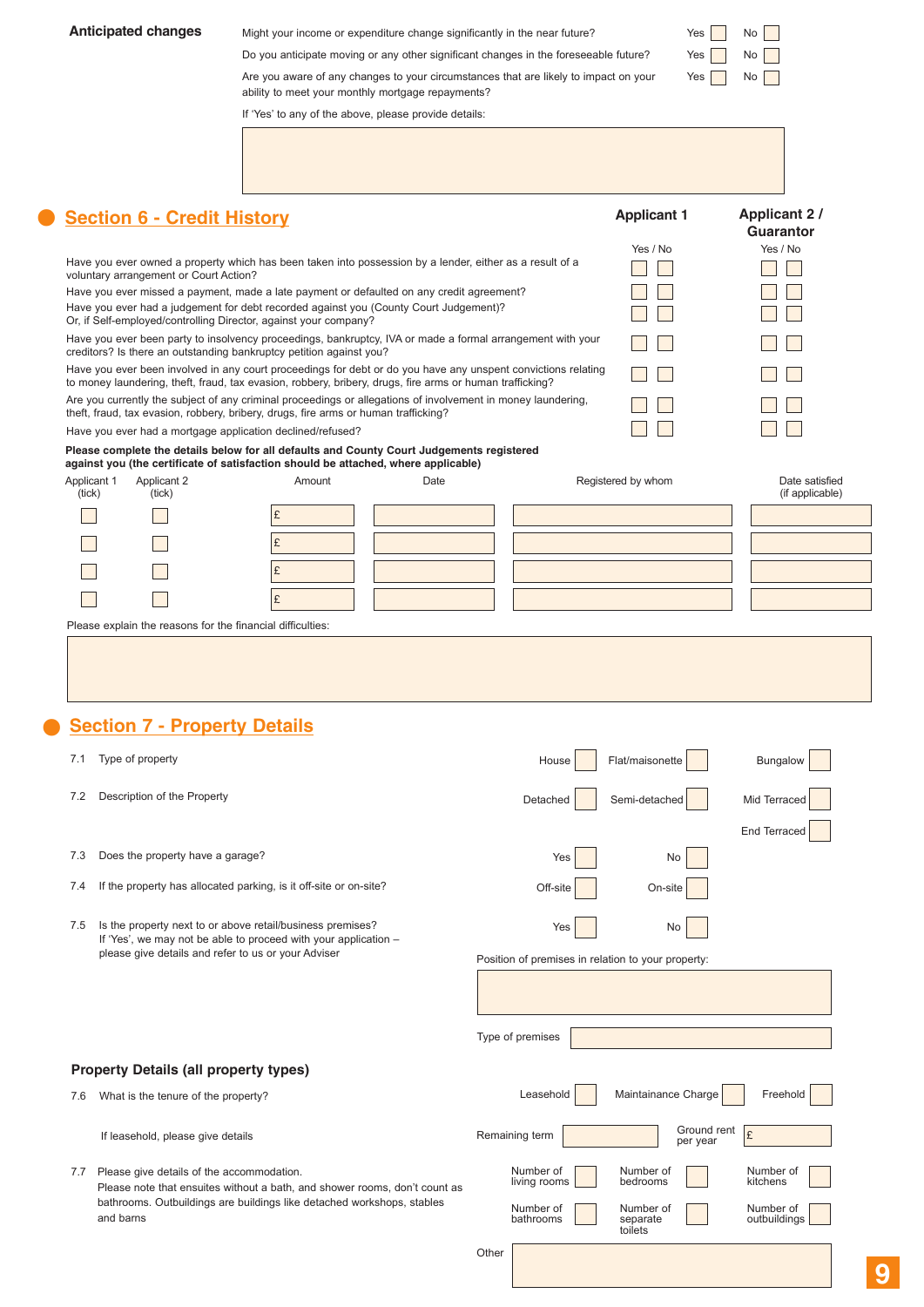| 7.8 Construction type of the walls<br>If 'other', we may not be able to proceed with your application -                                                                                                              |       | Stone                   | <b>Brick</b>            | Timberframe                   |
|----------------------------------------------------------------------------------------------------------------------------------------------------------------------------------------------------------------------|-------|-------------------------|-------------------------|-------------------------------|
| please give details and refer to us or your Adviser                                                                                                                                                                  | Other |                         |                         |                               |
| 7.9 What is the roof made of? If 'other' please specify                                                                                                                                                              |       | Slate or Tile           | Other                   |                               |
| 7.10 What type of roof does the property have? If 'other' please specify                                                                                                                                             | Other | Flat                    | Pitched                 |                               |
| 7.11 Full address of the property to be mortgaged                                                                                                                                                                    |       |                         |                         |                               |
|                                                                                                                                                                                                                      |       |                         |                         |                               |
| 7.12 When was the property built? If you don't know the exact year,<br>please give the approximate year that it was built                                                                                            |       |                         | Post Code               |                               |
| 7.13 Is the property wholly for your own and your dependants' private<br>residential purposes?                                                                                                                       |       | Yes                     | No                      | If 'No', please give details: |
|                                                                                                                                                                                                                      |       |                         |                         |                               |
| 7.14 Will this property be your main residence?                                                                                                                                                                      |       | Yes                     | No                      | If 'No', please give details: |
|                                                                                                                                                                                                                      |       |                         |                         |                               |
|                                                                                                                                                                                                                      |       |                         |                         |                               |
| 7.15 Will at least 40% of the property be used for your own residential use?                                                                                                                                         |       | Yes                     | No                      | If 'No', please give details: |
| If no, please indicate what percentage of the property will be used for<br>residential use and tell us for what other purpose the property is used<br>e.g. let to tenants, let to family, part business/part private |       |                         |                         |                               |
| 7.16 If this is a new build property, are you getting any discounts or<br>incentives as part of the package?                                                                                                         |       | Yes                     | No                      |                               |
| If 'Yes', please give details:                                                                                                                                                                                       |       |                         |                         |                               |
|                                                                                                                                                                                                                      |       |                         |                         |                               |
| 7.17 Please give the name of the builders who built, or are building the property                                                                                                                                    |       |                         |                         |                               |
| 7.18 Are these builders registered with the NHBC or Buildzone scheme?                                                                                                                                                |       | Yes                     | No                      |                               |
| If not NHBC or Buildzone, please state the scheme used                                                                                                                                                               |       |                         |                         |                               |
| If no, please give details of the chartered architect or chartered surveyor who<br>supervised, or are supervising the build                                                                                          |       |                         |                         |                               |
| 7.19 Is this a former or current Local Housing Authority or Housing Association<br>property?                                                                                                                         |       | Yes                     | No                      |                               |
| Questions 7.20 to 7.22 are only applicable to flats and<br>maisonettes                                                                                                                                               |       | Number of               | Number of<br>storeys in | On what                       |
| 7.20 If the flat/maisonette is in a block, please give details                                                                                                                                                       |       | flats in block          | block                   | floor is the flat             |
| 7.21 Is the property<br>(If the property is a studio, we may not be able to proceed with your<br>application - please refer to us or your Adviser)                                                                   |       | Converted<br>Maisonette | Purpose built           | Studio                        |
| 7.22 Does the property have a lift?                                                                                                                                                                                  |       | Yes                     | No                      |                               |

**10**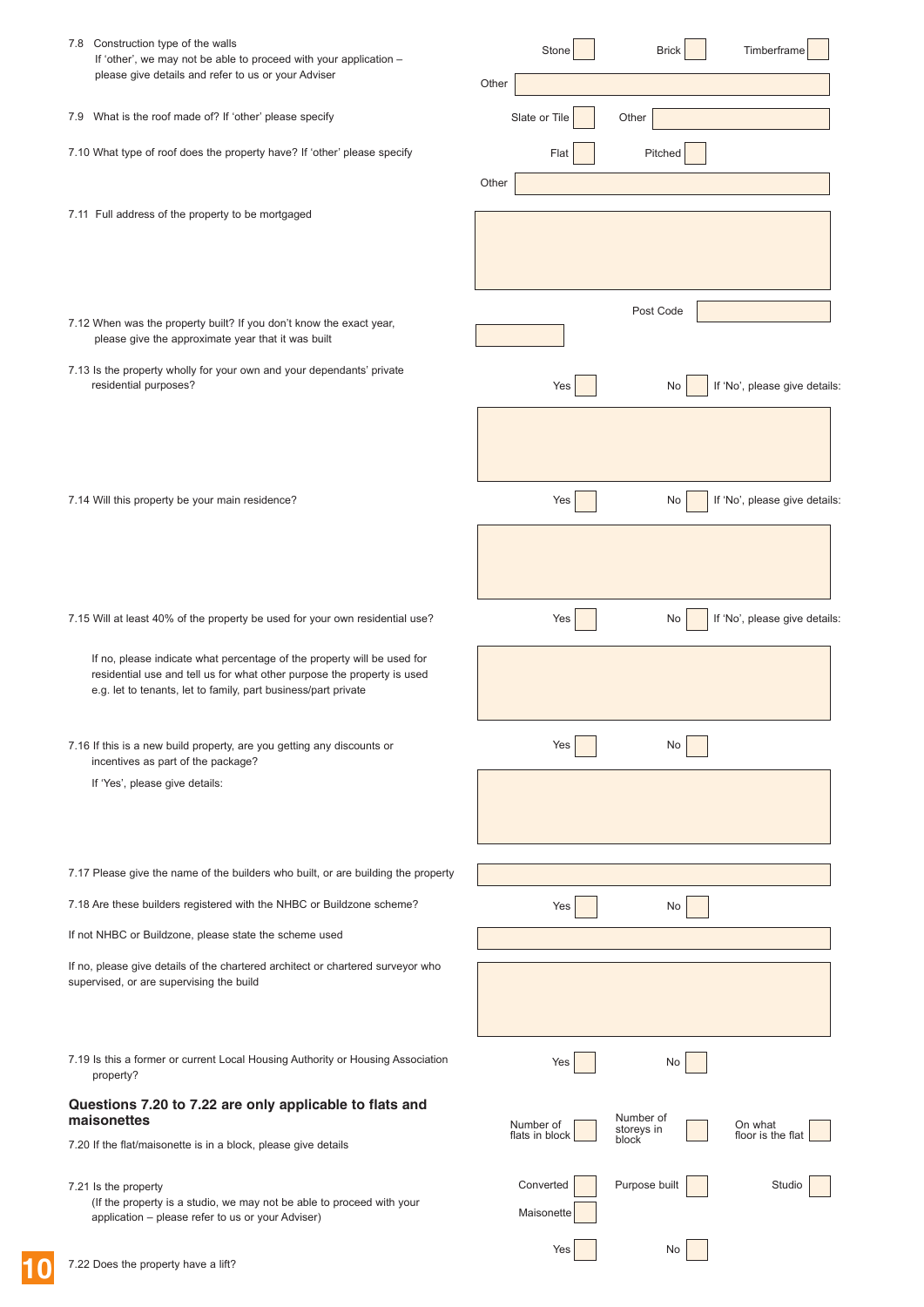# **Section 8 - Family, Dependants and Other People Who Live With You** .

**Excluding the applicant(s), please give details of all people aged 17 or over who will, or may occupy the property.**

If no one state **NONE**

| Full Name | Date of Birth | Relationship |
|-----------|---------------|--------------|
|           |               |              |
|           |               |              |
|           |               |              |
|           |               |              |

## .**Section 9 - Loan Details**

| <b>Please complete:</b>          |                                                                                       |
|----------------------------------|---------------------------------------------------------------------------------------|
| <b>Section 9a</b>                | if you are purchasing a property, or:                                                 |
| <b>Section 9b</b>                | if you are remortgaging from another lender or capital raising, or:                   |
| <b>Section 9c</b>                | if you are an existing borrower applying for Further Lending<br>(and not moving home) |
| Section 9a - House Purchase Only |                                                                                       |
| $0 - 4$ Durchway Data a          | $\sim$                                                                                |

## **Section 9a - House Purchase Only**

| 9a.1 Purchase Price                                                                                       | £                                                                                                                                                                                                                                                                                                                       |
|-----------------------------------------------------------------------------------------------------------|-------------------------------------------------------------------------------------------------------------------------------------------------------------------------------------------------------------------------------------------------------------------------------------------------------------------------|
| 9a.2 Deposit                                                                                              | £                                                                                                                                                                                                                                                                                                                       |
| 9a.3 LOAN REQUIRED                                                                                        | £                                                                                                                                                                                                                                                                                                                       |
| 9a.4 Source of Deposit<br>(The Society may ask for proof)                                                 |                                                                                                                                                                                                                                                                                                                         |
| 9a.5 Please indicate if any of the<br>following discounts/incentives<br>apply (please tick)               | Sale at undervalue i.e. Family discount<br>Shared ownership<br>Part Exchange/Builder's incentive<br>Right to Buy<br>Other (please explain)                                                                                                                                                                              |
| 9a.6 Total incentive                                                                                      | £                                                                                                                                                                                                                                                                                                                       |
| 9a.7 Do you envisage carrying out any<br>improvements to the property?                                    | Yes<br><b>No</b>                                                                                                                                                                                                                                                                                                        |
| (if 'Yes' please give details of the<br>improvements and how they will be<br>funded)                      |                                                                                                                                                                                                                                                                                                                         |
| 9a.8<br><b>PRODUCT</b><br><b>CODE</b>                                                                     | Amount of loan on<br>Amount of loan<br><b>TOTAL</b><br><b>Existing Borrowers only:</b><br><b>MORTGAGE</b><br><b>CAPITAL &amp;</b><br><b>INTEREST ONLY</b><br>Are you transferring this Product?<br><b>REPAYMENT</b><br><b>INTEREST</b><br><b>TERM</b><br>Yes / No<br>Years<br>£<br>£<br>£<br>£<br>£<br>£<br>£<br>£<br>£ |
| 9a.9 Product fee<br>(if applicable to the product terms)                                                  | £                                                                                                                                                                                                                                                                                                                       |
| 9a.10 If the product fee is to be added to the mortgage<br>loan, has this been agreed by the applicant(s) | Yes<br>No                                                                                                                                                                                                                                                                                                               |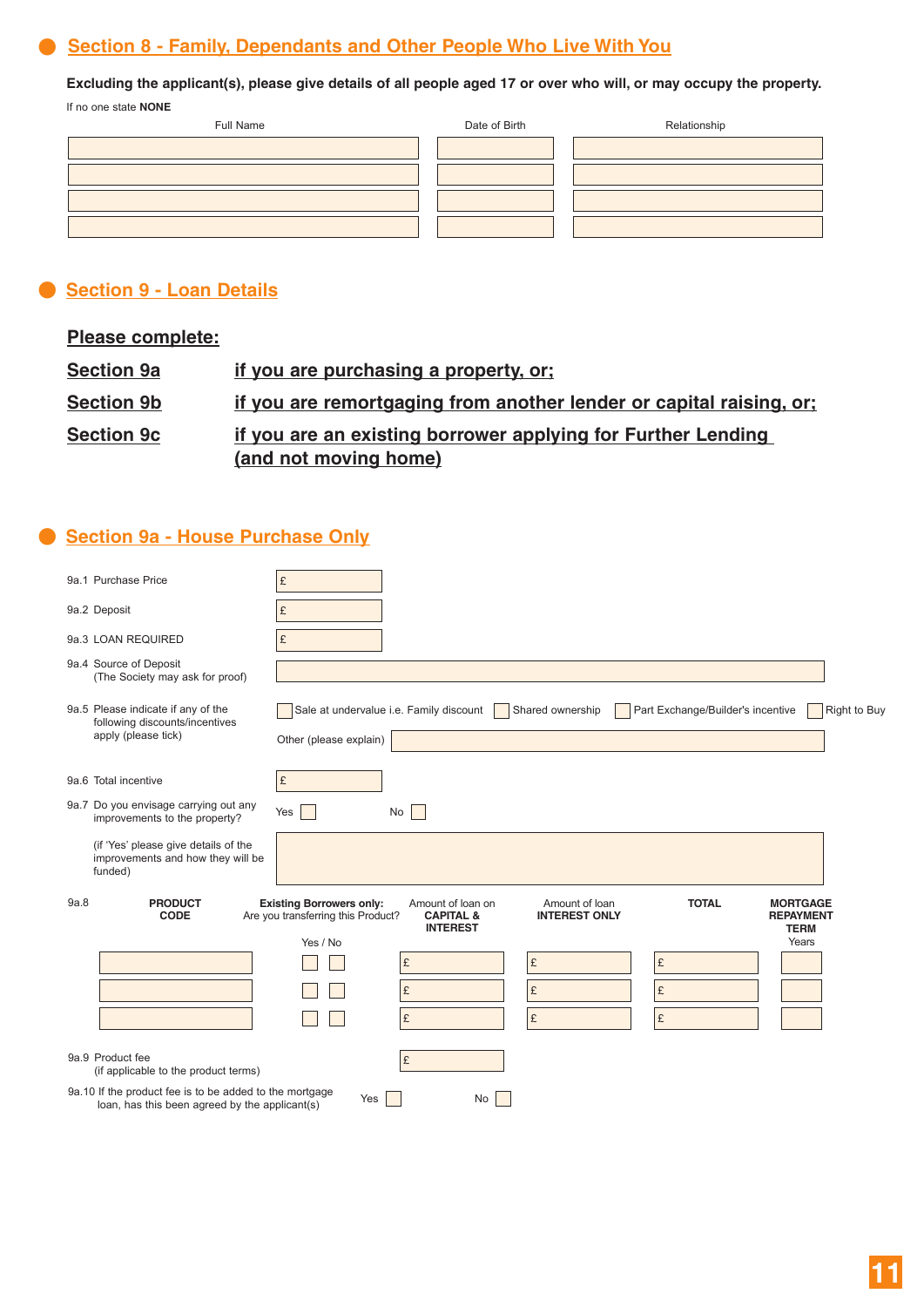| 9a.11 Does the mortgage term exceed<br>the state retirement age?                                                                                                                                               | Yes                                                          | No                                     |                                       |                                                             |
|----------------------------------------------------------------------------------------------------------------------------------------------------------------------------------------------------------------|--------------------------------------------------------------|----------------------------------------|---------------------------------------|-------------------------------------------------------------|
| 9a.12 If 'Yes', please provide details of<br>how you intend to keep up your<br>mortgage payments in<br>retirement e.g. retirement<br>income details. Please note: you<br>will be required to provide evidence. |                                                              |                                        |                                       |                                                             |
| 9a.13 If you have selected any<br>element of the loan on<br>INTEREST ONLY, please give<br>details of how you intend to<br>repay the capital and state why<br>interest only is required. Please                 |                                                              |                                        |                                       |                                                             |
| note: you will be required to<br>provide evidence.<br>9a.14 Do you have sufficient life<br>assurance to cover the total<br>mortgage?                                                                           | Yes                                                          | No                                     |                                       |                                                             |
| <b>Section 9b - Remortgage Only</b>                                                                                                                                                                            |                                                              |                                        |                                       |                                                             |
| 9b.1 Are there any other loans (except<br>your current mortgage) presently<br>secured against this property?                                                                                                   | Yes $\vert$ $\vert$                                          | No                                     |                                       |                                                             |
| 9b.2 If 'Yes', please give details                                                                                                                                                                             |                                                              |                                        |                                       |                                                             |
| Amount of<br>Date started<br>secured loan                                                                                                                                                                      |                                                              | Purpose of loan                        | Provider                              | Account number                                              |
| £                                                                                                                                                                                                              |                                                              |                                        |                                       |                                                             |
| £                                                                                                                                                                                                              |                                                              |                                        |                                       |                                                             |
| £                                                                                                                                                                                                              |                                                              |                                        |                                       |                                                             |
|                                                                                                                                                                                                                |                                                              |                                        |                                       |                                                             |
| 9b.3 Original purchase price                                                                                                                                                                                   | £                                                            |                                        | 9b.5 Estimated current property value | £                                                           |
| 9b.4 Date of Purchase                                                                                                                                                                                          |                                                              |                                        | 9b.6 Outstanding mortgage balance     | £                                                           |
|                                                                                                                                                                                                                |                                                              |                                        | 9b.7 LOAN REQUIRED                    | £                                                           |
| <b>PRODUCT</b><br>9b.8<br><b>CODE</b>                                                                                                                                                                          | Amount of loan on<br><b>CAPITAL &amp;</b><br><b>INTEREST</b> | Amount of Ioan<br><b>INTEREST ONLY</b> | <b>TOTAL</b>                          | <b>MORTGAGE</b><br><b>REPAYMENT</b><br><b>TERM</b><br>Years |
| £                                                                                                                                                                                                              | £                                                            |                                        | £                                     |                                                             |
| 9b.9 Reason for additional borrowing (if debt consolidating, complete details below)                                                                                                                           |                                                              |                                        |                                       |                                                             |
|                                                                                                                                                                                                                |                                                              |                                        |                                       |                                                             |
| DEBT CONSOLIDATION                                                                                                                                                                                             |                                                              |                                        |                                       |                                                             |
| 9b.10 If you are repaying any existing loans or credit cards i.e. combining them with your mortgage, please provide the following information                                                                  |                                                              |                                        |                                       |                                                             |
|                                                                                                                                                                                                                |                                                              |                                        |                                       |                                                             |
| Original reason /purpose for the loan/credit card etc.                                                                                                                                                         |                                                              | <b>Balance</b>                         | Provider                              | Account number To be repaid in full<br>Yes / No             |

|  |  | Yes / No |
|--|--|----------|
|  |  |          |
|  |  |          |
|  |  |          |
|  |  |          |
|  |  |          |
|  |  |          |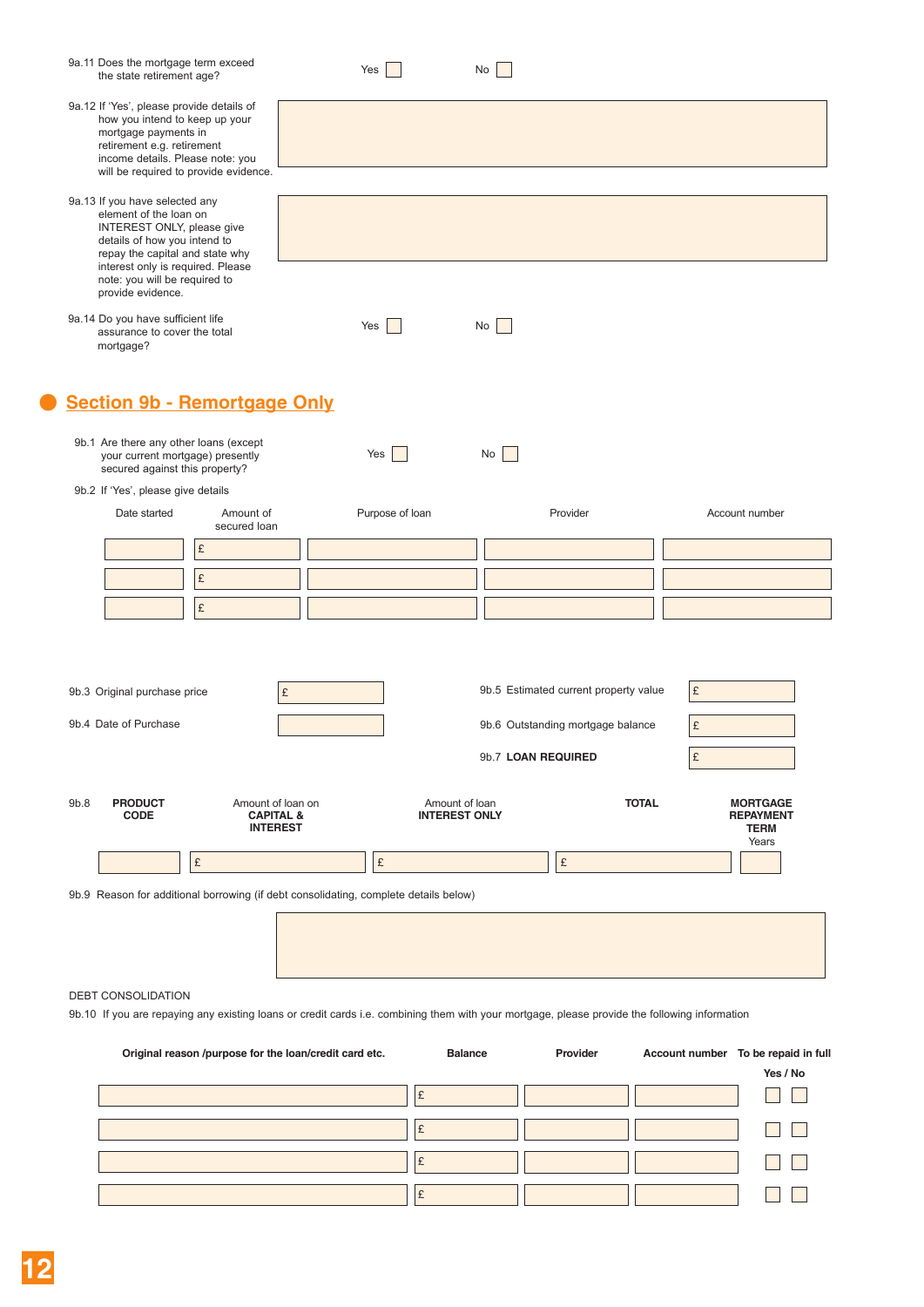|      | 9b.11 Does the mortgage term<br>exceed the state retirement age?                                                                                                                                                                                     |                                                                                                          | Yes                                                                                                                                                                                                                                                                                                                                                                                                     | No           |                                          |
|------|------------------------------------------------------------------------------------------------------------------------------------------------------------------------------------------------------------------------------------------------------|----------------------------------------------------------------------------------------------------------|---------------------------------------------------------------------------------------------------------------------------------------------------------------------------------------------------------------------------------------------------------------------------------------------------------------------------------------------------------------------------------------------------------|--------------|------------------------------------------|
|      | 9b.12 If 'Yes', please provide details of<br>how you intend to keep up your<br>mortgage payments in<br>retirement e.g. retirement<br>income details. Please note: you                                                                                | will be required to provide evidence.                                                                    |                                                                                                                                                                                                                                                                                                                                                                                                         |              |                                          |
|      | 9b.13 If you have selected any<br>element of the loan on<br>INTEREST ONLY, please give<br>details of how you intend to<br>repay the capital and state why<br>interest only is required. Please<br>note: you will be required to<br>provide evidence. |                                                                                                          |                                                                                                                                                                                                                                                                                                                                                                                                         |              |                                          |
|      |                                                                                                                                                                                                                                                      | <b>Section 9c - Further Advance Only</b>                                                                 |                                                                                                                                                                                                                                                                                                                                                                                                         |              |                                          |
|      | 9c.1 Are there any other loans (except<br>your current mortgage) presently<br>secured against this property?                                                                                                                                         |                                                                                                          | Yes                                                                                                                                                                                                                                                                                                                                                                                                     | No           |                                          |
|      | 9c.2 If 'Yes', please give details                                                                                                                                                                                                                   |                                                                                                          |                                                                                                                                                                                                                                                                                                                                                                                                         |              |                                          |
|      | Date started                                                                                                                                                                                                                                         | Amount of<br>secured loan                                                                                | Purpose of Ioan                                                                                                                                                                                                                                                                                                                                                                                         | Provider     | Account number                           |
|      |                                                                                                                                                                                                                                                      | £                                                                                                        |                                                                                                                                                                                                                                                                                                                                                                                                         |              |                                          |
|      |                                                                                                                                                                                                                                                      | £                                                                                                        |                                                                                                                                                                                                                                                                                                                                                                                                         |              |                                          |
|      |                                                                                                                                                                                                                                                      | £                                                                                                        |                                                                                                                                                                                                                                                                                                                                                                                                         |              |                                          |
| 9c.3 |                                                                                                                                                                                                                                                      | State purpose for additional funds                                                                       |                                                                                                                                                                                                                                                                                                                                                                                                         |              |                                          |
|      |                                                                                                                                                                                                                                                      |                                                                                                          |                                                                                                                                                                                                                                                                                                                                                                                                         |              | <b>MORTGAGE</b>                          |
|      |                                                                                                                                                                                                                                                      | <b>CAPITAL &amp;</b><br><b>INTEREST</b>                                                                  | <b>INTEREST ONLY</b>                                                                                                                                                                                                                                                                                                                                                                                    | <b>TOTAL</b> | <b>REPAYMENT</b><br><b>TERM</b><br>Years |
|      | £                                                                                                                                                                                                                                                    |                                                                                                          | £                                                                                                                                                                                                                                                                                                                                                                                                       | £            |                                          |
|      |                                                                                                                                                                                                                                                      |                                                                                                          | (If the loan is required for home improvement purposes the Society may request written estimates. If structural alterations are to be made to the<br>property, plans and evidence of relevant Local Authority approvals must be submitted and the Society's consent obtained before work commences.<br>The Society may require that all of the work should be completed before the funds are released). |              |                                          |
|      | 9c.4 Product fee<br>(if applicable to the product terms)                                                                                                                                                                                             |                                                                                                          | £                                                                                                                                                                                                                                                                                                                                                                                                       |              |                                          |
|      |                                                                                                                                                                                                                                                      | 9c.5 If the product fee is to be added to the mortgage<br>loan, has this been agreed by the applicant(s) | Yes                                                                                                                                                                                                                                                                                                                                                                                                     | No           |                                          |
|      | 9c.6 Other changes to the existing loan?<br>e.g change of term, repayment type<br>etc.                                                                                                                                                               |                                                                                                          |                                                                                                                                                                                                                                                                                                                                                                                                         |              |                                          |
|      | <b>DEBT CONSOLIDATION</b>                                                                                                                                                                                                                            |                                                                                                          |                                                                                                                                                                                                                                                                                                                                                                                                         |              |                                          |
|      | 9c.7 If you are repaying any existing loans or credit cards i.e. combining them with your mortgage, please provide the following information                                                                                                         |                                                                                                          |                                                                                                                                                                                                                                                                                                                                                                                                         |              |                                          |

| Original reason /purpose for the loan/credit card etc. | <b>Balance</b> | Provider | Account number To be repaid in full |
|--------------------------------------------------------|----------------|----------|-------------------------------------|
|                                                        |                |          | Yes / No                            |
|                                                        | £              |          |                                     |
|                                                        | £              |          |                                     |
|                                                        | £              |          |                                     |
|                                                        | £              |          |                                     |

Please note: Where debts are being repaid the Society reserves the right to make payments direct to the Provider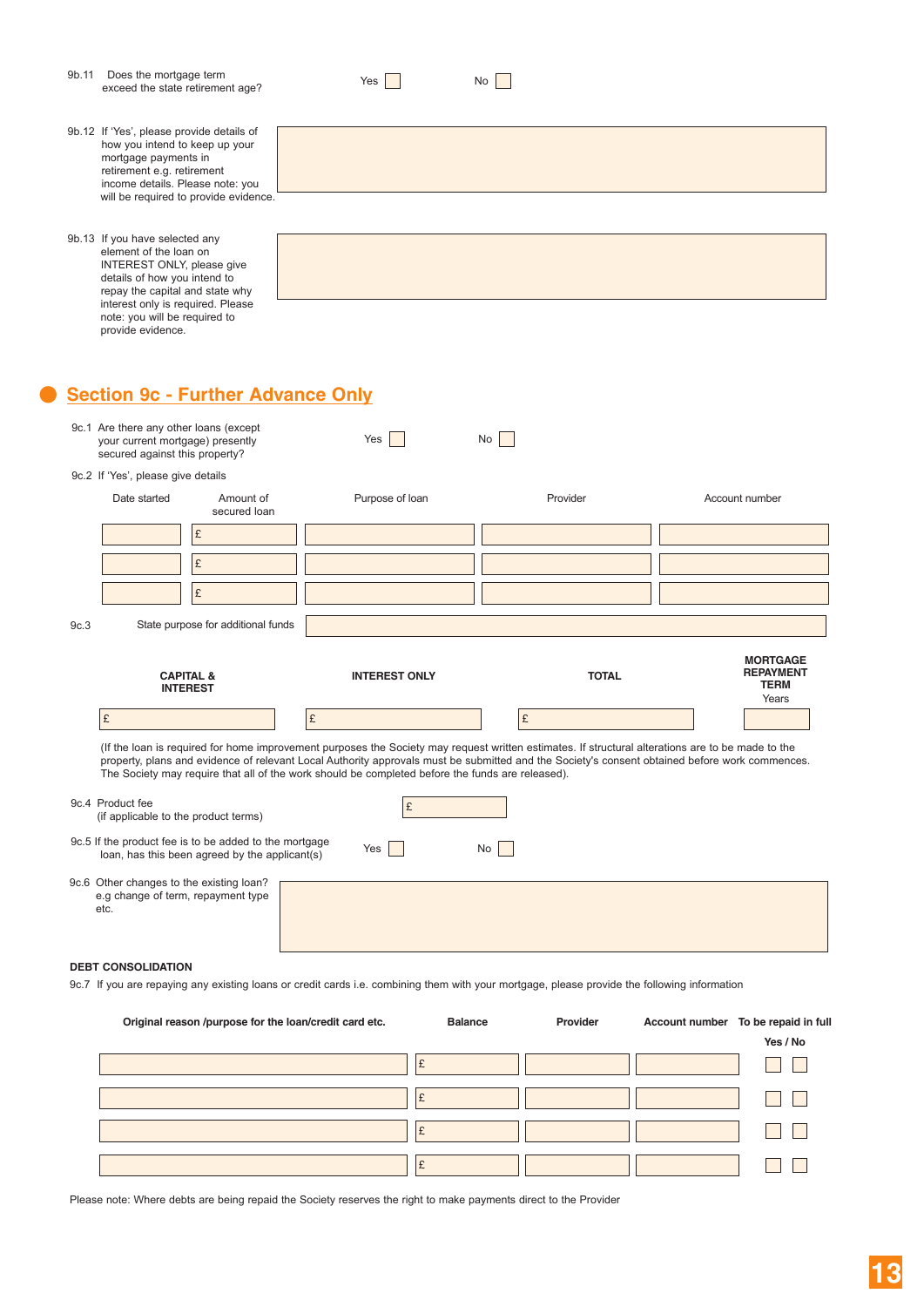| 9c.8 Does the mortgage term<br>exceed the state retirement age?                                                                                                                                                                                      |                      | Yes                 | No                                                                 |           |  |
|------------------------------------------------------------------------------------------------------------------------------------------------------------------------------------------------------------------------------------------------------|----------------------|---------------------|--------------------------------------------------------------------|-----------|--|
| 9c.9 If 'Yes', please provide details of<br>how you intend to keep up your<br>mortgage payments in<br>retirement e.g. retirement<br>income details. Please note: you<br>will be required to provide evidence.                                        |                      |                     |                                                                    |           |  |
| 9c.10 If you have selected any<br>element of the loan on<br>INTEREST ONLY, please give<br>details of how you intend to<br>repay the capital and state why<br>interest only is required. Please<br>note: you will be required to<br>provide evidence. |                      |                     |                                                                    |           |  |
| 9c.11 Do you have sufficient life assurance<br>to cover the total mortgage?                                                                                                                                                                          |                      | Yes $\vert$ $\vert$ | $No$                                                               |           |  |
|                                                                                                                                                                                                                                                      |                      |                     | If NO, we would strongly recommend that you review your protection |           |  |
| The funds will be electronically transferred to your bank account or to a third party's account. A fee will apply<br>(See Tariff of Mortgage Charges leaflet)                                                                                        |                      |                     |                                                                    |           |  |
| To ensure the Society transfers the funds to the correct Bank Account, please complete the following                                                                                                                                                 |                      |                     |                                                                    |           |  |
| 9c.12 Name of Account Holder(s)                                                                                                                                                                                                                      |                      |                     |                                                                    |           |  |
| 9c.13 Bank / Building Society Account<br>Number                                                                                                                                                                                                      |                      |                     |                                                                    |           |  |
| 9c.14 Sort Code of Branch                                                                                                                                                                                                                            |                      |                     |                                                                    |           |  |
| 9c.15 Bank Address                                                                                                                                                                                                                                   |                      |                     |                                                                    |           |  |
|                                                                                                                                                                                                                                                      |                      | Post Code           |                                                                    |           |  |
| Section 10 - Solicitor / Conveyancer (House Purchase / Remortgage / Transfer of Equity cases only)                                                                                                                                                   |                      |                     |                                                                    |           |  |
| Name, Address and Telephone Number<br>of your Solicitor / Licensed Conveyancer                                                                                                                                                                       |                      |                     |                                                                    |           |  |
| Please note that we reserve the right<br>to use our own solicitor / licensed<br>conveyancer                                                                                                                                                          |                      |                     |                                                                    |           |  |
|                                                                                                                                                                                                                                                      |                      |                     |                                                                    | Post Code |  |
|                                                                                                                                                                                                                                                      | <b>Email Address</b> |                     |                                                                    |           |  |
|                                                                                                                                                                                                                                                      | <b>Contact Name</b>  |                     |                                                                    | Post Code |  |
|                                                                                                                                                                                                                                                      | Tel. No.             |                     |                                                                    |           |  |

For office use only: (Insert details of remortgage panel solicitor)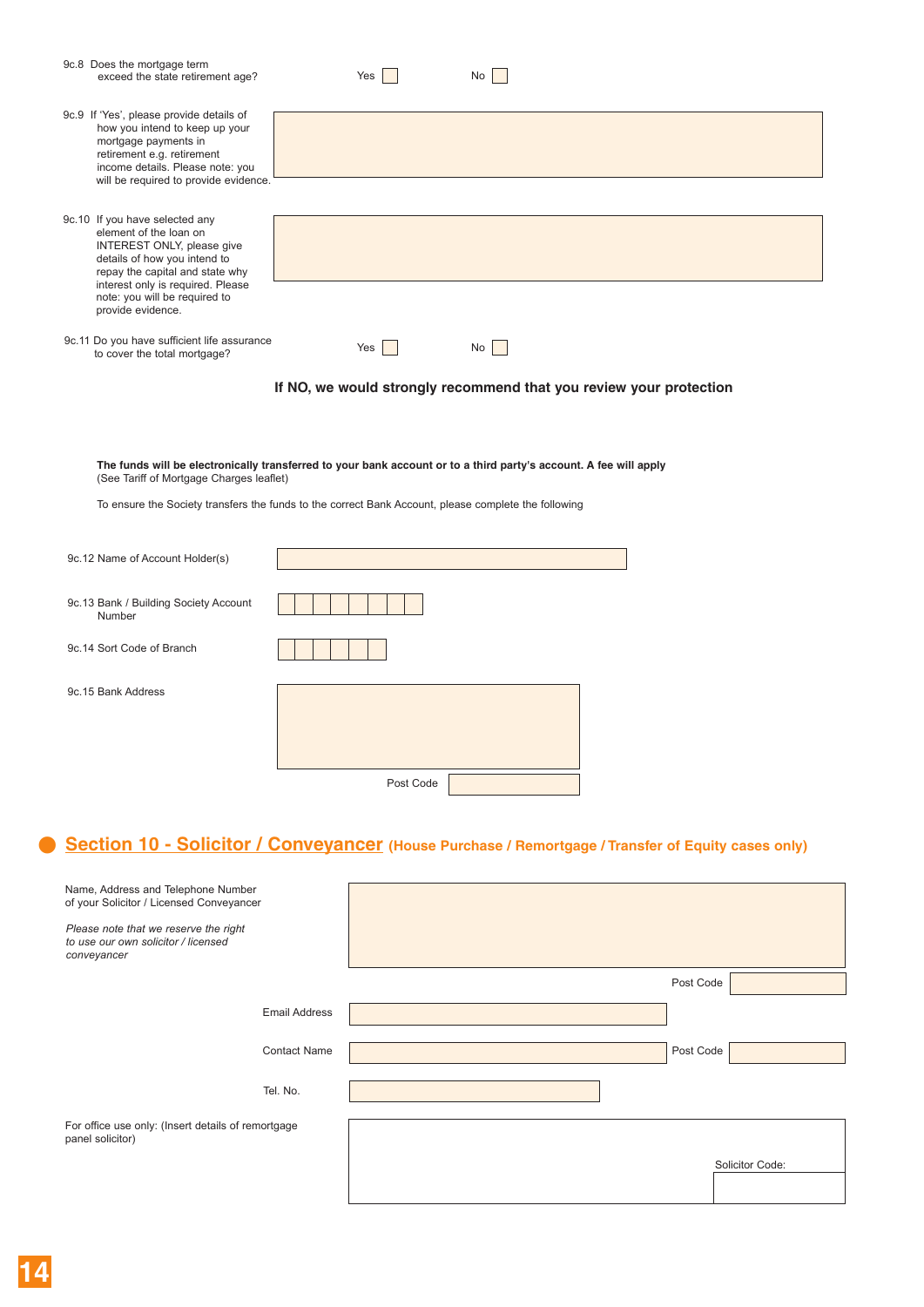# **Section 11 - Valuation and Inspection** .

The Society is legally obliged to obtain a Valuation Report to determine the value of your house for mortgage purposes. Since the valuer's inspection will be limited you are strongly advised, for your own protection, to obtain a fuller inspection and report. Details are provided in the Society's Tariff of Mortgage Charges. If you wish the type report report required.<br>
All applicants must pay the required. All applicants must pay the Report for mortgage

| purposes.<br>Valuation and Report for Mortgage purposes                                                                                             |            | <b>Building Survey &amp;</b><br>Homebuyers Report &                                                                                                                                                                                                                           |
|-----------------------------------------------------------------------------------------------------------------------------------------------------|------------|-------------------------------------------------------------------------------------------------------------------------------------------------------------------------------------------------------------------------------------------------------------------------------|
|                                                                                                                                                     |            | Mortgage Valuation<br>Mortgage Valuation<br>Please note: The Homebuyers Report or Building Survey Report are fuller inspection<br>reports undertaken at your request by an appointed surveyor and this is a contract<br>between you and the surveyor and not the Society.     |
| 11.1 Name. address and telephone number of<br>Estate Agents selling the property, or of the<br>Seller if a private sale.                            |            |                                                                                                                                                                                                                                                                               |
|                                                                                                                                                     | Tel. No.   | Post Code                                                                                                                                                                                                                                                                     |
|                                                                                                                                                     | Mobile No. |                                                                                                                                                                                                                                                                               |
| 11.2 Who should the Valuer contact to gain<br>access to the property?                                                                               | Name       |                                                                                                                                                                                                                                                                               |
|                                                                                                                                                     | Tel. No.   |                                                                                                                                                                                                                                                                               |
|                                                                                                                                                     | Mobile No. |                                                                                                                                                                                                                                                                               |
| <b>FEE PAYMENT</b>                                                                                                                                  |            |                                                                                                                                                                                                                                                                               |
| £<br><b>Valuation Fee</b><br>£<br>Arrangement Fee                                                                                                   |            |                                                                                                                                                                                                                                                                               |
| £<br><b>Total Fees</b>                                                                                                                              |            |                                                                                                                                                                                                                                                                               |
| <b>PAYMENT METHOD</b>                                                                                                                               |            |                                                                                                                                                                                                                                                                               |
| You can either pay by cheque, credit/debit card or online at www.monbs.com. Please state your preference below:                                     |            |                                                                                                                                                                                                                                                                               |
| <b>CHEQUE</b><br>£<br>I enclose a cheque for                                                                                                        |            |                                                                                                                                                                                                                                                                               |
| <b>CREDIT/DEBIT CARD</b><br>take your payment details.                                                                                              |            | If you would like to pay your fee(s) by either credit or debit card, please confirm a daytime contact number so that we may telephone you to                                                                                                                                  |
| Daytime contact number:                                                                                                                             |            |                                                                                                                                                                                                                                                                               |
| Please indicate the best time for us to contact you:                                                                                                |            |                                                                                                                                                                                                                                                                               |
| Morning <b>Afternoon</b>                                                                                                                            |            |                                                                                                                                                                                                                                                                               |
| <b>ONLINE</b>                                                                                                                                       |            |                                                                                                                                                                                                                                                                               |
| <b>Section 12 - Home Insurance</b>                                                                                                                  |            |                                                                                                                                                                                                                                                                               |
| Do you wish to receive a quote for buildings and contents insurance?                                                                                |            | Yes - Immediately                                                                                                                                                                                                                                                             |
|                                                                                                                                                     |            | Yes - At renewal date (please state date)                                                                                                                                                                                                                                     |
|                                                                                                                                                     |            | No                                                                                                                                                                                                                                                                            |
|                                                                                                                                                     |            | As a condition of the loan we require that you insure the property for at least the full rebuilding cost using an index-linked policy.<br>For peace of mind we recommend that you combine your Buildings and Contents insurance which we can arrange under one simple policy. |
| <b>Section 12a - Own Insurance Arrangements Only</b>                                                                                                |            |                                                                                                                                                                                                                                                                               |
| We will require details of your Insurance Provider and a copy of your current insurance schedule.<br>Please tick to confirm this has been supplied. |            |                                                                                                                                                                                                                                                                               |

#### **PLEASE NOTE THAT THE INSURANCE MUST BE ACCEPTABLE TO MONMOUTHSHIRE BUILDING SOCIETY.**

| <b>INSURANCE PROVIDER</b> |                     |   |
|---------------------------|---------------------|---|
| AMOUNT OF COVER E         | MONTHLY PREMIUM     | £ |
| INSURANCE COMMENCES       | <b>RENEWAL DATE</b> |   |
| POLICY NUMBER             |                     |   |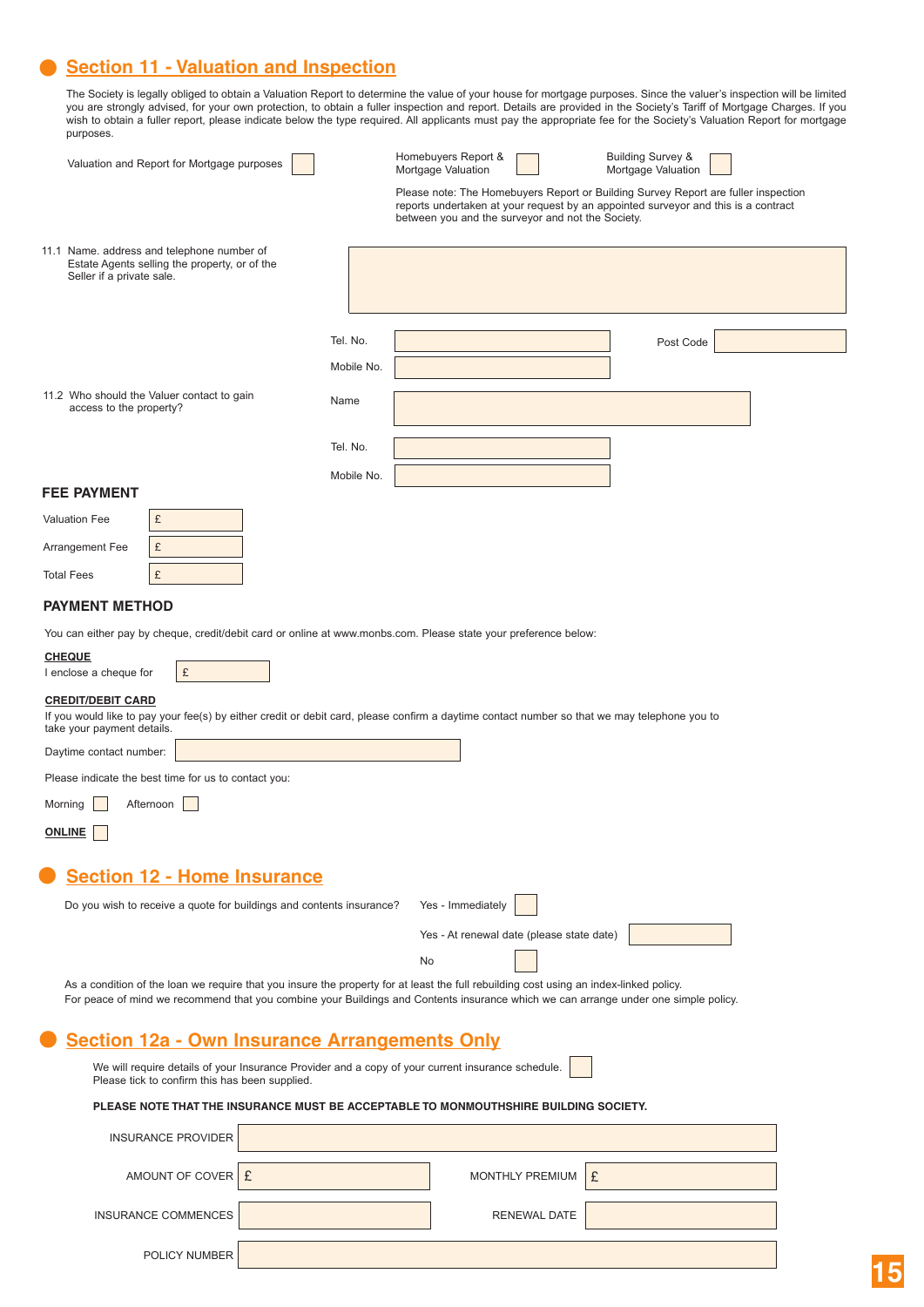# **Section 13 - Identification Verification** .

To make the process as quick and easy as possible we use an electronic verification system to confirm your identity. If we are unable to verify you electronically, you will need to supply us with identification documents. We will require two forms of identification for each applicant, one document as proof of name and one as proof of address.

If you are applying by post, online or via telephone, you can send a certified photocopy of your identification to us rather than taking it to a branch or agency. Please provide the details of these documents in the box below:

For further information, refer to our Proving Your Identity Guide on our website on this link: www.monbs.com/media/1483/proving-your-identity-provid-06\_19\_1-no-crops.pdf

### **IMPORTANT NOTICE**

*We recommend that if you are sending items through the post, please enclose them securely and send them to us by Signed For Delivery or Special Delivery Guaranteed Post.*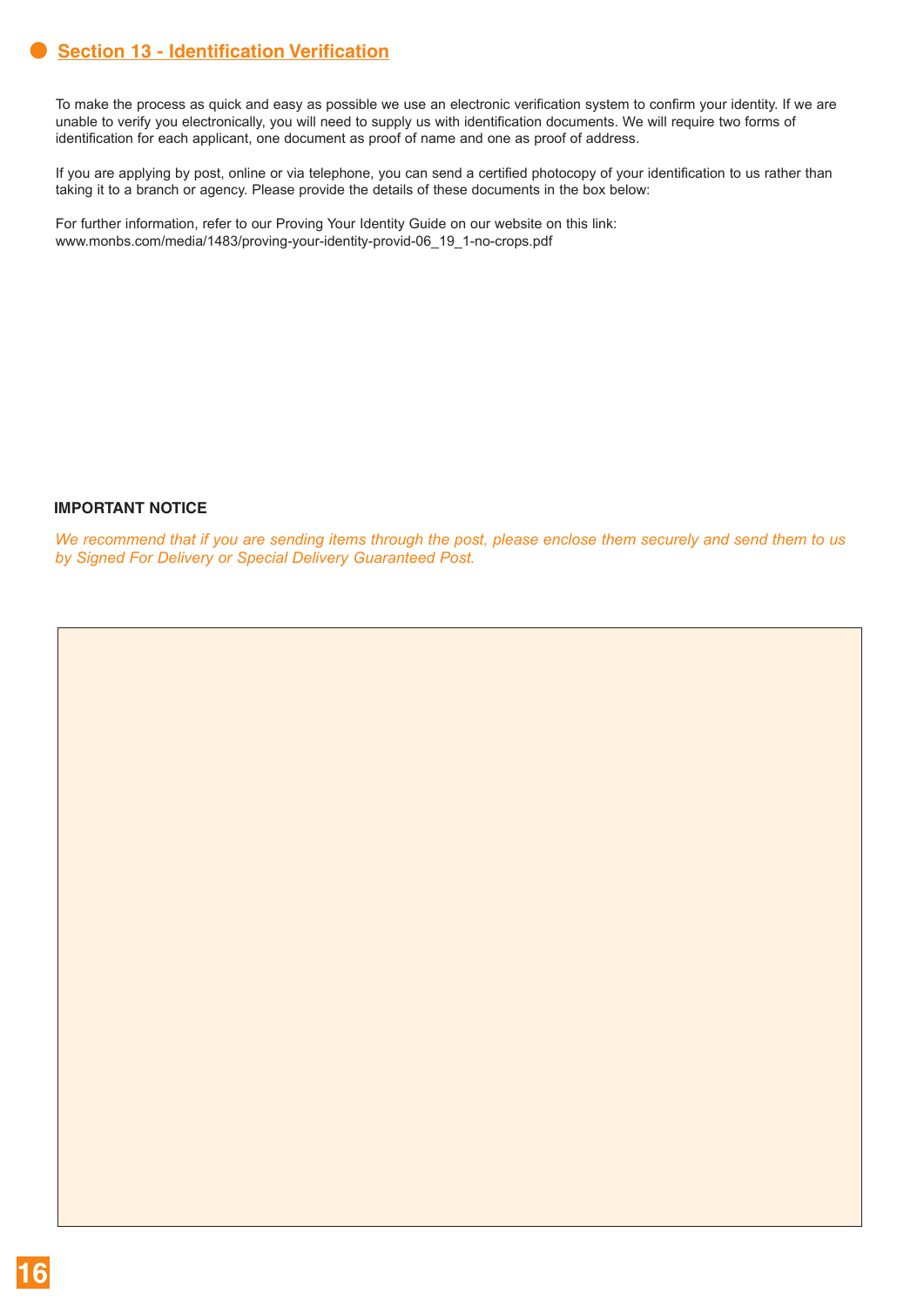# **Instruction to your Bank or Building Society to pay by Direct Debit**

| 1 - Name and full postal address of your Bank or Building Society      |     |                                                                                                                                                                |
|------------------------------------------------------------------------|-----|----------------------------------------------------------------------------------------------------------------------------------------------------------------|
| To: The Manager<br><b>Bank/Building Society</b>                        |     | Originator's Identification Number                                                                                                                             |
| <b>Address</b>                                                         |     | ) RECT<br>) e b i t<br>7<br>2<br>6<br>9<br>4<br>1                                                                                                              |
|                                                                        |     | Reference Number (office use only)                                                                                                                             |
|                                                                        |     |                                                                                                                                                                |
| Postcode                                                               |     | 8 <sup>1</sup><br>$\mathbf 0$<br>$\mathbf{0}$<br>$\overline{\phantom{a}}$                                                                                      |
|                                                                        | 5 - | (This is not part of the instruction to your Bank or Building Society)                                                                                         |
| <b>2</b> - Name(s) of Account Holder(s)                                |     | Preferred Payment Date (insert day between 1 and 28)                                                                                                           |
|                                                                        |     | I/We wish to pay monthly on<br>or just after this date.                                                                                                        |
|                                                                        |     |                                                                                                                                                                |
|                                                                        | 6   | Instruction to your Bank or Building Society                                                                                                                   |
| 3 - Bank/Building Society account number                               |     | Please pay Monmouthshire Building Society Direct Debits from the account<br>detailed in this Instruction subject to the safeguards assured by the Direct Debit |
|                                                                        |     | Guarantee.<br>I understand that this Instruction may remain with Monmouthshire Building Society                                                                |
|                                                                        |     | and, if so, details will be passed electronically to my Bank/Building Society.                                                                                 |
| 4 - Branch Sort Code                                                   |     |                                                                                                                                                                |
|                                                                        |     |                                                                                                                                                                |
|                                                                        |     | Signature(s)                                                                                                                                                   |
| Please fill in the whole form using a ball point pen and return it to: |     |                                                                                                                                                                |
| Monmouthshire Building Society, Monmouthshire House, John Frost        |     |                                                                                                                                                                |
| Square, Newport, South Wales, NP20 1PX.                                |     | Date                                                                                                                                                           |

**Banks and Building Societies may not accept Direct Debit Instructions for some types of account**



Head Office: Monmouthshire House, John Frost Square, Newport NP20 1PX, South Wales. Tel: 01633 844380



### The Direct Debit Guarantee

- This Guarantee is offered by all banks and building societies that accept instructions to pay Direct Debits.
- If there are any changes to the amount, date or frequency of your Direct Debit, Monmouthshire Building Society will notify you ten working days in advance of your account being debited or as otherwise agreed. If you request Monmouthshire Building Society to collect a payment, confirmation of the amount and date will be given to you at the time of the request.
- If an error is made in the payment of your Direct Debit by Monmouthshire Building Society or your bank or building society, you are entitled to a full and immediate refund of the amount paid from your bank or building society.
- If you receive a refund you are not entitled to, you must pay it back when Monmouthshire Building Society asks you to.
- You can cancel a Direct Debit at any time by simply contacting your bank or building society. Written confirmation may be required. Please also notify us.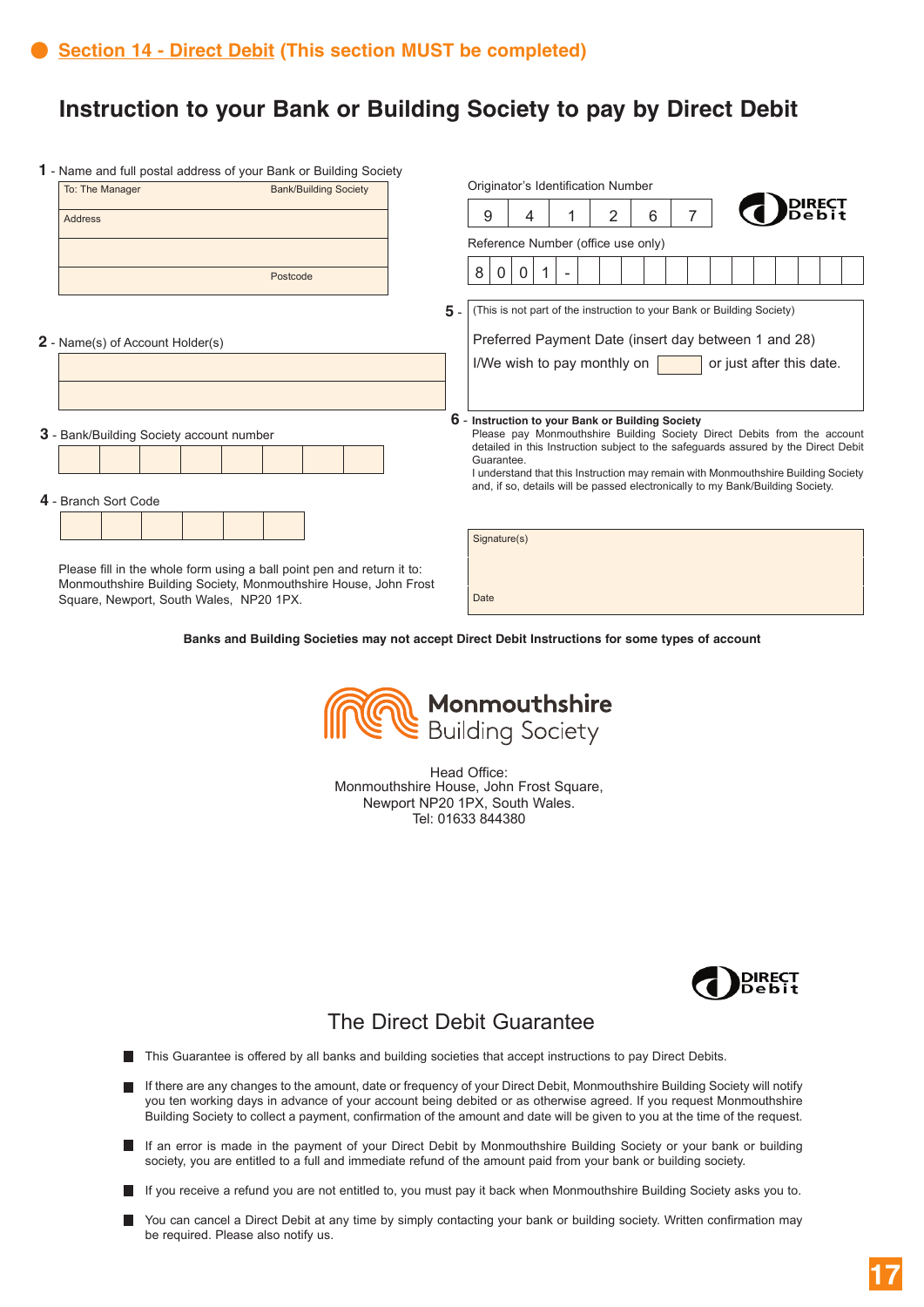### **Section 15 - Declaration (PLEASE READ CAREFULLY AND SIGN)**

- I/We agree to become bound and abide by the Rules of the Society. **.** 
	- 2 I/We declare that I am/we are aged 18 or over and that in applying for this loan on the property described in this application, I/we declare that all the information provided herein is, to the best of my/our knowledge, accurate and complete and, that it will form the basis of any Offer of Advance by the Society and any Insurance made by the Society's insurer's.
	- 3 I/we undertake to notify the Society of any changes in my/our circumstances e.g. redundancy, change of employment, relationship breakdown, serious illness or injury etc. which arise following the completion of this form.
	- 4 I/We understand that the Society will not make an Offer of Advance and will not return any fees if the property or references are unsatisfactory. I/We understand that the payment of fees will not bind the Society to grant any advance.
	- 5 It has been recommended that I /we obtain a fuller inspection and report on the proposed property and not to rely solely on the Society's Valuation Report, when deciding whether or not to proceed. If I/We have chosen the valuer's report, I/we understand that it is only for the use of the Society to enable it to decide whether the property is a suitable security for any advance made and does not imply that the price paid is reasonable. I/We also understand that the valuer's report is not a detailed survey and cannot be relied upon to reveal any faults or defects to the property nor that the property is constructed of sound materials. I/We understand that no responsibility is accepted by the Society or its valuer for any omissions, conclusions, or the accuracy or validity of any statements or opinions made or implied in the valuation report. I/We understand that the valuer's report is not a structural survey and that if a structural survey is required it must be obtained independently at my/our expense.
	- 6 If applicable, I/we may have to show where the money for the deposit on the property I/we am/are buying came from.
	- 7 I/we understand that the first named applicant shall be the representative joint borrower entitled to exercise the rights of membership.
	- 8 From 30 June 2000 all new customers applying for a mortgage [or opening a savings account] which confers membership of the Society, are required to agree to assign any windfall conversion benefits to which they might become entitled, to The Monmouthshire Building Society Charitable Foundation. This agreement will continue for a period of 5 years from the date the new customer becomes a shareholding member. The Monmouthshire Building Society Charitable Foundation has been established to act as a channel for the Society's charitable activities within the local community. Existing shareholding members as at 30 June 2000 who have continuously maintained a shareholding are not affected by this change. Full details of this agreement can be found on the Society website www.monbs.com
	- I/we understand that the Society will keep any commission, fees or allowances which, become due to it from insurers.
	- 10 Not applicable to further advances I/we confirm that the deposit towards the purchase price, stamp duty, legal and other fees and charges will be provided by me/us without recourse to additional borrowing unless already known to and agreed in writing with the Society beforehand.

#### **Use of my information**

- 11 I/we consent to the Society making enquiries with any other person or body which it considers necessary as part of its assessment and underwriting of this application, and I give my/our consent and instruct such other person or body to give a full and accurate reply to the Society.
- 12 I/we authorise the Society to supply a copy of the Offer of Advance and to provide any other information about my/our application and any subsequent loan advanced by the Society to an insurer, where any general, life or pension policy forms part of the loan agreement or any intermediary who submits this application on my/our behalf if so requested by them.
- 13 I/we authorise my/our solicitor to disclose to the Society all information relevant to the Society's decision to lend and I/we waive any right to claim Solicitor/Client confidentiality or legal privilege in respect of such information.
- 14 The personal information we have collected from you will be shared with Fraud Prevention Agencies who will use it to prevent fraud and moneylaundering and to verify your identity. If fraud is detected, you could be refused certain services, finance or employment. Further details of how your information will be used by us and these Fraud Prevention Agencies, and your data protection rights, can be found in our Privacy Notice available from all branches and on our website at www.monbs.com/privacy
- 15 If you apply for a mortgage we will supply your personal information to Credit Reference Agencies and they will provide us with information about your financial situation and history. They will keep a record of each search, even if your application is not successful, and this could affect your ability to get credit from other organisations within a short period of time. The identities of the Credit Reference Agencies, their role also as Fraud Prevention Agencies, the data they hold, the ways in which they use and share personal information, their data retention periods and your data protection rights with them are explained in our 'Credit Reference Agency Information Notice' available from all branches and on our website at www.monbs.com/privacy
- 16 In making your application, you acknowledge that you have received and read the summary of our full Privacy Notice contained in our 'Important Information About Your Personal Data' leaflet. Our full Privacy Notices are available from all our offices and on our website at www.monbs.com/privacy

#### **Marketing Opt Out**

The Society would like to provide you with information on our products and services unless you opt out of receiving this information. Please note the Society will continue to provide you with regulatory and service communications even if you have opted out.

I do not wish to receive information on products and services by the following channels:

| Applicant 1: Mail | Telephone | Electronic means        |
|-------------------|-----------|-------------------------|
| Applicant 2: Mail | Telephone | Electronic means $\Box$ |

#### **All applicants (including Guarantors\*) to sign**

Guarantors are strongly advised to obtain legal advice from a solicitor independent of the borrower(s) and the lender.

| <b>Applicant 1</b> | <b>Applicant 2 / Guarantor*</b> |  |  |
|--------------------|---------------------------------|--|--|
| Signature          | Signature                       |  |  |
| Print name in full | Print name in full              |  |  |
| Date               | Date                            |  |  |

**18**

**\*** By giving the guarantee you might be liable instead of or as well as the applicant(s). The guarantee will be limited and you should take independent legal advice before you give the guarantee.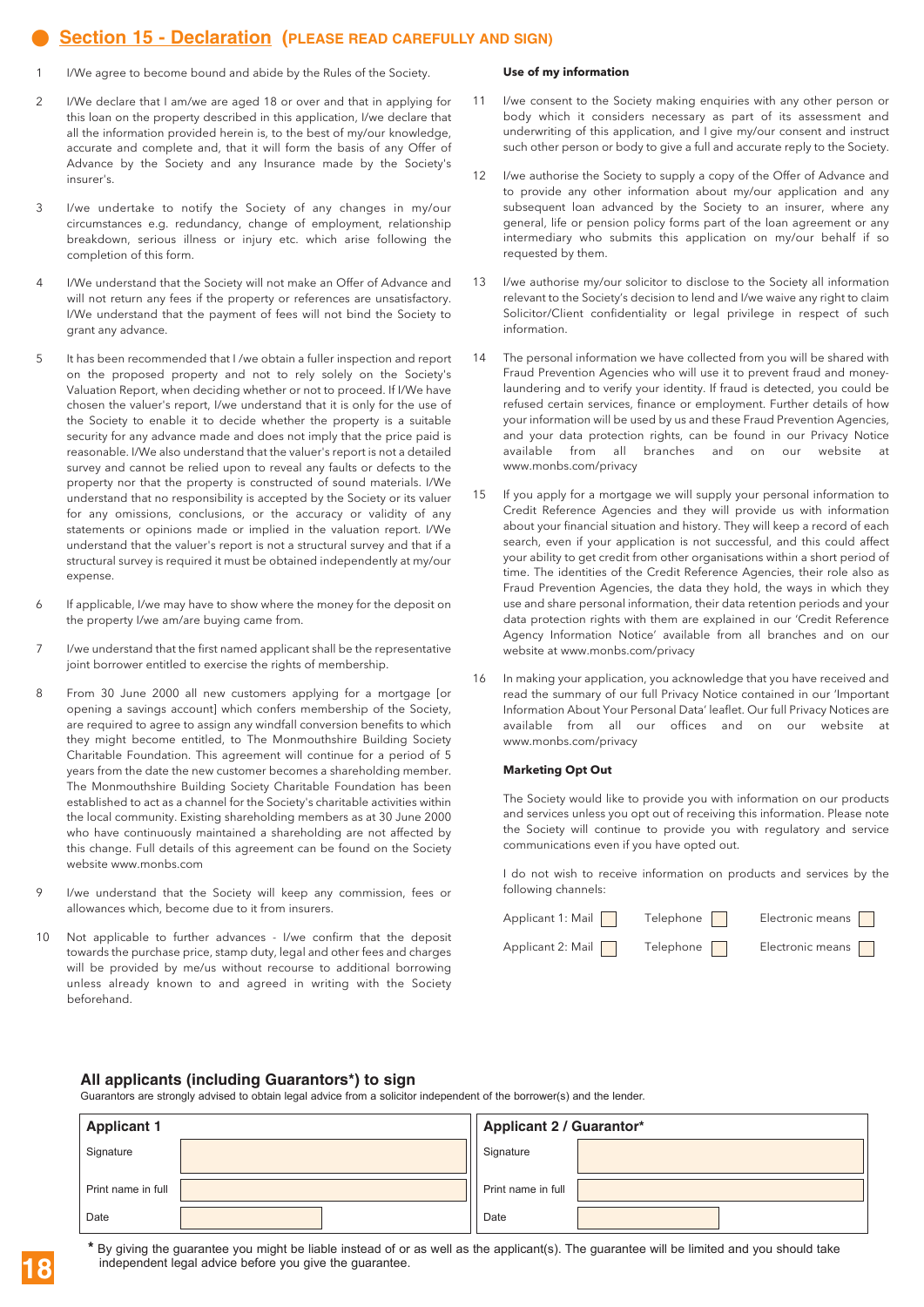# **Additional Information** .

Use this space to give any additional information requested in any of the questions and any information which you feel will help the Society in assessing your application.

| Signature(s) | <b>Applicant 1</b> | Applicant 2 / Guarantor* |
|--------------|--------------------|--------------------------|
|              |                    |                          |
|              | Date               | Date                     |
|              |                    |                          |
|              |                    |                          |

**\*** By giving the guarantee you might be liable instead of or as well as the applicant(s). The guarantee will be limited and you should take independent legal advice before you give the guarantee.

#### **THINK CAREFULLY BEFORE SECURING OTHER DEBTS AGAINST YOUR HOME. YOUR HOME MAY BE REPOSSESSED IF YOU DO NOT KEEP UP REPAYMENTS ON YOUR MORTGAGE.**

**19**